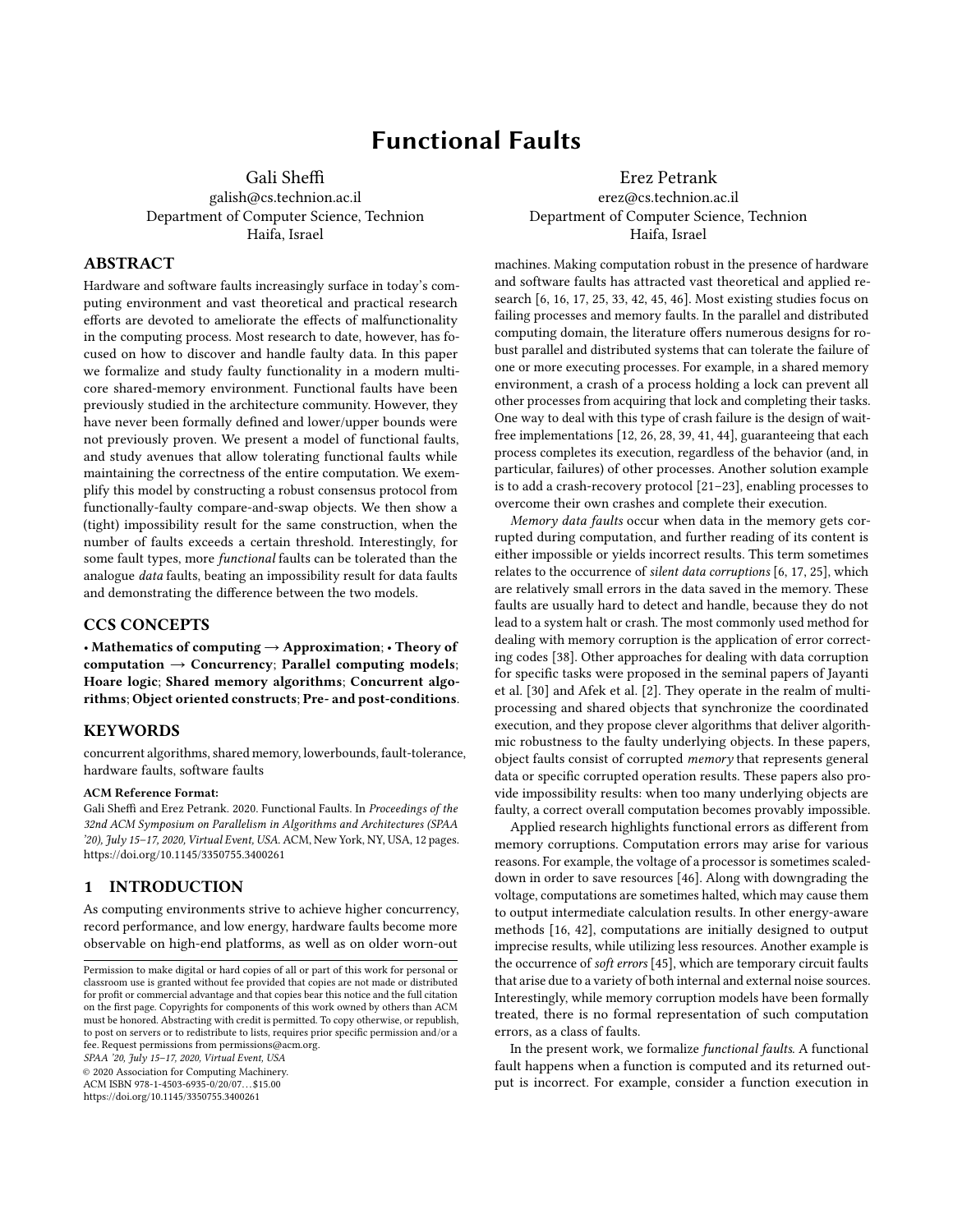which some arithmetic evaluation is slightly off (e.g., a carry evaluation is wrong for an addition operation), or a logical condition is erroneously computed. Previous work regarded such faults in a coarse-grained manner: either the function yields the correct result, or it is faulty, and then the result is arbitrarily corrupted or unavailable. We propose a finer-grained consideration of functions, allowing us to argue about how they fail. When a function result is incorrect, it is not necessarily arbitrary. Sometimes errors can manifest themselves in a more structured manner. More formally, if the preconditions of a function are satisfied on entry to its computation, the result of the function computation is incorrect if it does not satisfy its postconditions. A faulty computation of a function can be erroneous and still satisfy differently structured postconditions. If the functional fault is arbitrary, adhering to no postcondition, then we simply return to the *memory data faults* model, because arbitrary functional faults are equivalent to an arbitrary corruption of the data that the function returns. In contrast, when a faulty function is known to produce a structured error, then robustness may be obtained using more sophisticated techniques.

The way we overcome functional faults is by composing several objects, some of which may be faulty, in a well-designed algorithmic manner, in order to achieve a reliable compound object that can tolerate faults. This is a standard method, also used to handle other types of faults. Examples of such constructions in the memory data fault model are presented both in [\[2\]](#page-10-3) and [\[30\]](#page-11-15), along with some impossibility results. Given an upper bound  $f$  on the total number of faulty base objects, the question is how many base objects are needed overall in order to construct a reliable compound object?

# A Case Study: Building Consensus from CAS Objects with Potential Overriding Faults

The consensus problem is important and widespread in both theory and practice. In a consensus protocol, each process starts with an input value, and, at the end of the execution, each (correct) process terminates with an agreed-upon output stipulating that: (1) all correct processes agree on the same output value, (2) the output value is the input value of one of the participating processes, and (3) all processes eventually terminate. Consensus has been widely used in practice, e.g., for blockchain and reliable distributed storage [\[8,](#page-10-4) [11,](#page-10-5) [15\]](#page-10-6). From a theoretical standpoint, consensus has been shown by Herlihy [\[26\]](#page-11-7) to be universal, in the sense that it can be used to implement any wait-free object. Herlihy also presented the consensus hierarchy that associates consensus numbers with wait-free objects. The consensus number is the maximum number of processes that can participate in a consensus protocol, using this object.

Because of its universality, the consensus problem has often been the focus of study for the universal construction of reliable objects in the presence of process failures in the standard models of shared memory and message passing, (e.g., [\[10,](#page-10-7) [32\]](#page-11-16)) and also in the presence of memory faults [\[2,](#page-10-3) [30\]](#page-11-15). Complementary studies investigated impossibilities in the presence of failures. Much effort has been devoted to showing that consensus, as well as other tasks, depending on the number of faulty processes in the execution, cannot be achieved in these scenarios [\[18,](#page-11-17) [19\]](#page-11-18).

A compare-and-swap (CAS) operation receives a register R, an expected value  $E$ , and a new value  $N$ , and if  $E$  equals the content of register  $R$ , it atomically replaces this content with  $N$ . It does nothing otherwise. We use the CAS object, which is an object that allows executing CAS operations (only), and consider a specific functional fault, denoted the overriding fault, as a case study.

When no faults occur, it is known that consensus can be obtained from a single CAS object [\[26\]](#page-11-7). We present constructions of a reliable consensus object from multiple such (possibly functionally-faulty) CAS objects. The consensus number of a (non-faulty) CAS object is ∞. This is not, however, the consensus number of a CAS object with an overriding fault. We demonstrate the richness of the fault levels: for every  $n > 1$ , there is a faulty CAS with a consensus number *n*.

The following results are shown for building consensus using faulty overriding CAS objects. For a system with two processes, there is a simple reliable construction that uses a single (possibly faulty) CAS object. Next, we look at consensus with more than two processes. If the number of faults per object is unbounded and with at most  $f$  CAS objects being faulty during the computation, one can implement a reliable consensus object using  $f + 1$  CAS objects. Moreover, in this case, we show that consensus is not achievable with  $f$  (or fewer) objects. Otherwise, with a bounded number of faults per faulty object, and at most f faulty objects, one can implement a consensus protocol using f CAS objects (all may be faulty) when the number of processes is at most  $f + 1$ . For more than  $f + 1$  processes, however, at least  $f + 1$  objects are needed (as in the unbounded case).

# Contribution and Organization

This paper makes the following contributions:

- We present and formalize functional faults as a means to study structured errors in function computations.
- We present an example of an important function (the CAS operation), a natural fault (the overriding fault), and a construction of an important protocol (consensus) out of faulty CAS objects.
- We prove that our constructions are optimal by showing that using fewer objects would foil consensus.
- We show that functional faults are more expressive than data faults, by beating the data faults lower bound for the overriding CAS.
- We show that different levels of faults yield the entire Herlihy consensus hierarchy.

Organization. This paper is organized as follows. In Section [2,](#page-2-0) we describe the (standard) shared-memory model we use and a formal definition of the consensus problem. The functional fault model is formally presented in Section [3,](#page-2-1) along with a review of the prior data fault model, a formal definition of the CAS overriding fault and some additional fault types. Specific constructions of a reliable consensus object from faulty CAS objects are presented in Section [4,](#page-4-0) and impossibility results appear in Section [5.](#page-8-0) Additional related work is discussed in Section [6,](#page-10-8) and we conclude in Section [7.](#page-10-9)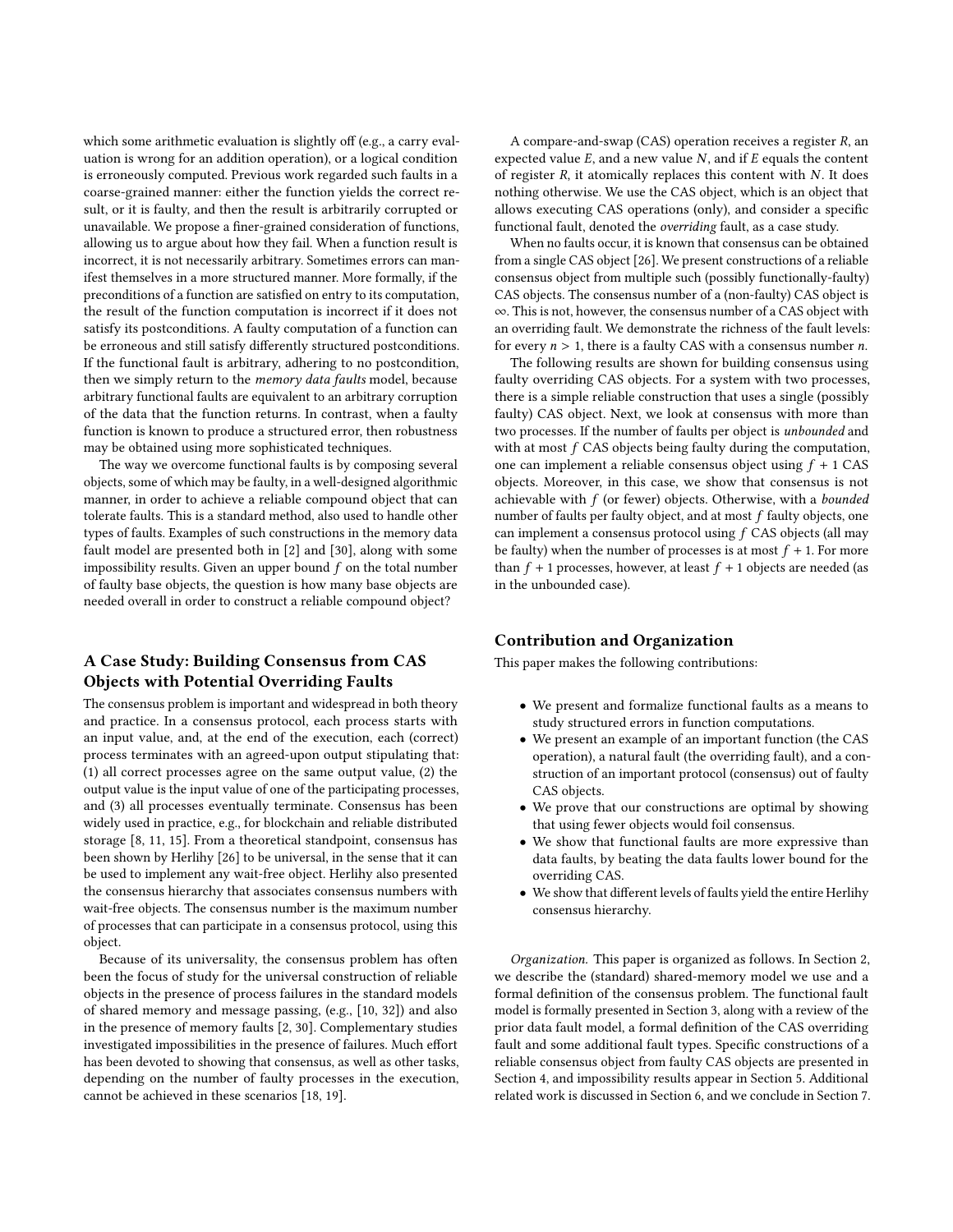# <span id="page-2-0"></span>2 PRELIMINARIES

We consider a standard shared memory setting with a fixed collection of processes, communicating via a finite set of shared objects [\[36\]](#page-11-19). Each object has a certain type, and can be accessed via operations. An object's type includes a (finite or infinite) set of possible states (with a distinguished initial state) and a sequential specification. The sequential specification defines the expected behavior of the object in a sequential run. It specifies, per operation, the preconditions and their respective postconditions. It also takes into account the operation's input parameters. A type is considered deterministic when, given an operation and its current state (assuming it obeys the operation's preconditions), there exists a single resulting state that satisfies the operation's postconditions. An object's type only defines its expected behavior, and thus the object's internal implementation is not restricted.

An execution *state* is an instantaneous snapshot of the system, describing the content of the shared objects and the local state of each process (its program counter, invocation stack and the content of its local variables). The system's initial state is defined, given the set of its processes, their local variables and their programs, and the set of shared objects. In the initial state, the state of each shared object and local variable is its initial state, and each process's program counter is set to the beginning of its program. The processes change the system's state by taking steps, which may include performing some local computations and, additionally, an operation on one of the shared objects. In particular, an invocation of an operation (together with the respective input parameters) and the return from an operation are each considered to be a single step. We assume each step is atomic. An execution consists of an alternating sequence of states and steps, starting with the initial state.

We say that an object is *wait-free* [\[26\]](#page-11-7) if any of its operations, executed by a system process, is guaranteed to terminate after a finite number of steps by this process (regardless of the behavior of the rest of the running processes).

The CAS primitive. The CAS primitive receives three input parameters: a target register, an expected value and a new value. It then atomically compares the register's content to the received expected value, and if they are equal, it replaces the original register value with the new value. Otherwise, the content of the register does not change. A CAS execution is considered successful when the new value is written to the target register, and unsuccessful otherwise. Regardless of the operation's success, it returns the original content of the register.

Consensus. In a consensus protocol, there is a fixed set of processes, communicating via the system's shared objects. Each process begins with an input value and decides on an output value at the end. The protocol has to satisfy the following requirements: (1) Validity: the decided-upon value must be the input of some process, (2) Consistency: all processes must decide on the same value, and (3) Wait-freedom: each process finishes the protocol after a finite number of steps, regardless of the behavior of the rest of the processes.

A consensus object is a shared object that provides a single operation, receiving the input value and returning the decided-upon

value, while satisfying the above postconditions. Such an object can be implemented using a single CAS object [\[26\]](#page-11-7) in the following way: The object is initialized to ⊥, which is different from the input values of all of the processes. Then, each process tries to write its input to the object, using the CAS operation, assuming its current value is ⊥. Since exactly one process succeeds, choosing its input value satisfies consistency and validity. Finally, executing the CAS operation is wait-free.

The consensus number of an object  $O$  (first presented in [\[26\]](#page-11-7)) is the maximal number of processes for which the object  $O$  can implement a consensus protocol. For example, the consensus number of CAS is ∞, so the above implementation is suitable for any number of executing processes.

### <span id="page-2-1"></span>3 FAULT MODEL

Previous theoretic work on dealing with hardware faults focused on data faults. An overview of the data fault model appears in Section [3.1.](#page-2-2) We present our model of functional faults in Section [3.2.](#page-2-3) In Section [3.3,](#page-3-0) we present the overriding CAS as a functional fault example, which we use to demonstrate overcoming functional faults. Finally, in Section [3.4,](#page-4-1) we present some other possible functional faults of the CAS operation, and review ways to deal with them.

# <span id="page-2-2"></span>3.1 Data Faults

A memory data fault is an unexpected modification of the content of a shared memory address, or an event where the content of a memory address becomes unreadable (i.e., a read from this address returns an error mark, or does not return at all). A data fault occurs regardless of the behavior of the executing processes, and independently of their writes to the shared memory. In this model, a shared object is considered faulty if during the execution, its content is replaced at least once by a data fault. A faulty object may suffer from a finite or infinite number of data faults.

Jayanti et al. [\[30\]](#page-11-15) divided object faults into two classes: responsive and nonresponsive. An object with a responsive fault continues to respond to every operation, but its output does not necessarily adhere to the object's specifications. In contrast, an object with a nonresponsive fault is not guaranteed to respond at all. Both fault classes are further divided into three sub-classes, called crash, omission and arbitrary.

Afek et al. [\[2\]](#page-10-3) considered a scenario where the memory gets corrupted occasionally, either a finite or infinite number of times, during execution. An object is faulty in this model if it suffers at least one memory fault during the execution. This definition implies that all faults are responsive. Afek et al. used the term fault operation for occasional faults. Nevertheless, they considered a data fault in memory and not a fault of an operation computation as we propose in this paper.

#### <span id="page-2-3"></span>3.2 Functional Faults

We now present the notion of *functional faults* that deals with structured faults of function execution. Intuitively, functional faults are faults that occur during the execution of an object operation. The definition covers any structured deviation from the correct execution, but we are most interested in cases where functional faults occur due to minor problems such as a single gate miscalculation, or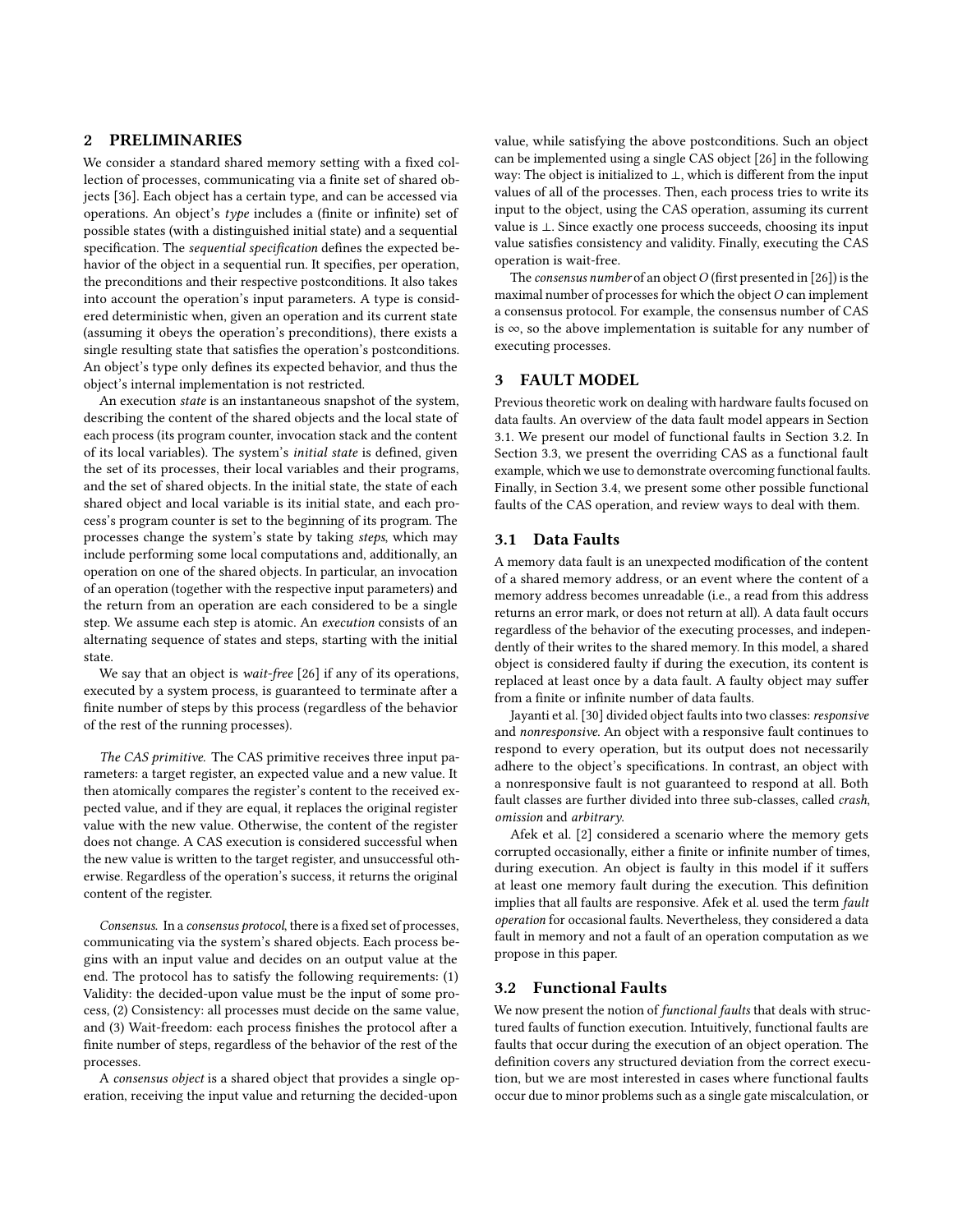a single wrong branch (perhaps one-sided as the overriding CAS), etc. While data faults occur at any time during the computation, a functional fault occurs only during the execution of an operation, and while data faults can produce arbitrary values (or no access to values), a functional fault deviates from the correct result in a limited, specified manner. Therefore, functional faults can sometimes be addressed by an algorithm that handles the specific structured deviation.

Following [\[27\]](#page-11-20), the set of correctness conditions for an operation O can be expressed using a triplet  $\Psi$ {O}Φ. Both Ψ and Φ are assertions (conjunctions of formulas),  $\Psi$  stands for  $O$ 's preconditions and Φ for its postconditions. When the preconditions Ψ are satisfied on an invocation of O and O is correct, then the postconditions  $\Phi$  must be satisfied on return from  $O$ . A functional fault occurs during the execution of O when Ψ is satisfied before executing  $O$ , but  $\Phi$  is not satisfied at the end of the  $O$ 's execution. In practice, not satisfying the postconditions could manifest itself by returning an incorrect output or by writing an incorrect value to the shared memory. We can characterize a functional fault by providing deviating postconditions Φ' that a faulty result satisfies. The postconditions Φ' are<br>different from Φ and usually allow more behaviors. Definition 1 different from Φ and usually allow more behaviors. Definition [1](#page-3-1) states the above formally.

<span id="page-3-1"></span>DEFINITION 1. Let  $\Psi{O} \Phi$  be an operation O, its preconditions  $\Psi$ and postconditions  $\Phi$ . We say that an  $\langle O, \Phi' \rangle$ -fault occurred in Step is an execution E if Step i represents the response from an invocation of an execution E if Step i represents the response from an invocation of O,  $s_0$  is the state that precedes the invocation step,  $s_1$  is the state that follows i,  $s_0 \models \Psi$ ,  $s_1 \not\vDash \Phi$ , and  $s_1 \models \Phi'$ .

Functional faults  $\langle O, \Phi' \rangle$  are more constrained than data faults. First, data faults manifest arbitrary corruption of memory locations or computation results, whereas functional faults must adhere to the specific postconditions  $\Phi'$ . Second, functional faults occur only<br>as a result of an operation invocation (and not at arbitrary points as a result of an operation invocation (and not at arbitrary points during the execution). Restricting the possible errors raises several interesting questions. Can we achieve better fault tolerance (with fewer resources) using clever algorithms? Which deviations from the postconditions of a function can be overcome by compound constructions? Which deviations are impossible to handle?

In this work we show that resources can be saved, given a bound f on the number of faulty objects in the execution. We provide an example where the total number of objects required in order to compose a reliable compound object in the functional faults model is smaller than the number of objects required in the data fault model. Particularly, in some scenarios, one can implement a reliable computation in the functional faults model from faulty-only base objects.

From an object perspective, a shared object is faulty in an execution E, when one of its operations is faulty in E. This is formalized in Definition [2.](#page-3-2)

<span id="page-3-2"></span>DEFINITION 2. Let  $\Psi\{O\} \Phi$  be an operation O, its preconditions  $\Psi$ and postconditions  $\Phi$ . Given an execution E, we say that an object O is faulty if there exists an operation  $O$ , executed on  $O$  during  $E$ , and a formula  $\Phi'$ , such that an  $\langle O, \Phi' \rangle$ -fault occurs in E.

In this work we use the notion of total correctness, rather than partial correctness, in which the postconditions must be met only if the operation terminates. The use of total correctness captures only the scenario of responsive faults, by requiring that the operation terminates. Namely, we do not consider a nonresponsive fault as a structured fault with relaxed postconditions. However, Definition [1](#page-3-1) and [2](#page-3-2) can be easily modified to capture the scenario of nonresponsive faults as well (by using partial correctness conditions and updating them accordingly).

Following [\[2\]](#page-10-3), we distinguish the case in which the number of functional faults per faulty object is bounded, from the case of infinitely many faults per faulty object. In both cases, there are no restrictions on the frequency of the faults or the identity of the executing processes that cause them.

As in previous work [\[2,](#page-10-3) [30\]](#page-11-15), we overcome functional faults by composing objects so that a limited number of faults does not foil the correctness of the entire computation. Several parameters determine the nature of faults during computation. The first is the maximum number f of faulty objects in the execution. The second parameter is a limit t on the number of faults per faulty object. This limit can be bounded or unbounded (i.e.,  $\infty$ ). In some scenarios, it is even possible to implement a fault tolerant object from a set of objects that are all faulty, if the number of faults per object is bounded. The last parameter is the number of executing processes n. Similarly to the notion of consensus numbers [\[26\]](#page-11-7), some solutions may be reliable for a limited number of processes only.

<span id="page-3-3"></span>DEFINITION 3. Let  $f \in \mathbb{N}^+$  and  $t, n \in \mathbb{N}^+ \cup \{\infty\}$ . We say that an obtained in the subset of the problem of  $s$  if in any execution implementation is  $(f, t, n)$ -tolerant for a task S, if in any execution that involves at most n processes, with at most f faulty objects, and with at most t functional faults per faulty object, S is computed correctly. We say that an implementation is  $(f, t)$ -tolerant when it is  $(f, t, \infty)$ -tolerant and f-tolerant when it is  $(f, \infty, \infty)$ -tolerant.

In Definition [3,](#page-3-3)  $t = \infty$  stands for an unbounded number of faults per faulty object and  $n = \infty$  stands for an unbounded number of processes in the system. The construction and lower bound examples in this work deal with a single kind of fault and a single type of object. Nevertheless, in general, the definition allows us to present a discussion about a mix of object types and a mix of functional faults.

### <span id="page-3-0"></span>3.3 The Overriding CAS Functional Fault

We demonstrate functional faults using the overriding fault of the CAS operation. We consider CAS objects that allow a single operation – the CAS operation. In particular, such objects do not allow a read operation. When executing the CAS operation on the CAS object  $O$ , the new value *val* is written to the target register even if its original content  $old$  is not equal to the expected value  $exp$ received as input. More formally, let us denote by  $R'$  the value of<br>the CAS object O on entry to the CAS execution (and by  $R$  the value the CAS object  $O$  on entry to the CAS execution (and by  $R$  the value of O at the end of the invocation). Accordingly, the standard postconditions  $\Phi$  of the operation  $old \leftarrow CAS(O, exp, val)$  comprise the formula:

 $y' = exp \begin{cases} ? & R = val \land old = R' : R = R' \land old = R' \end{cases}$ 

while the overriding postconditions  $\Phi'$  consist of the formula:

$$
R = val \ \land \ old = R'
$$

Note that this functional fault is responsive (a CAS execution always terminates, in a wait-free manner), and that even when a fault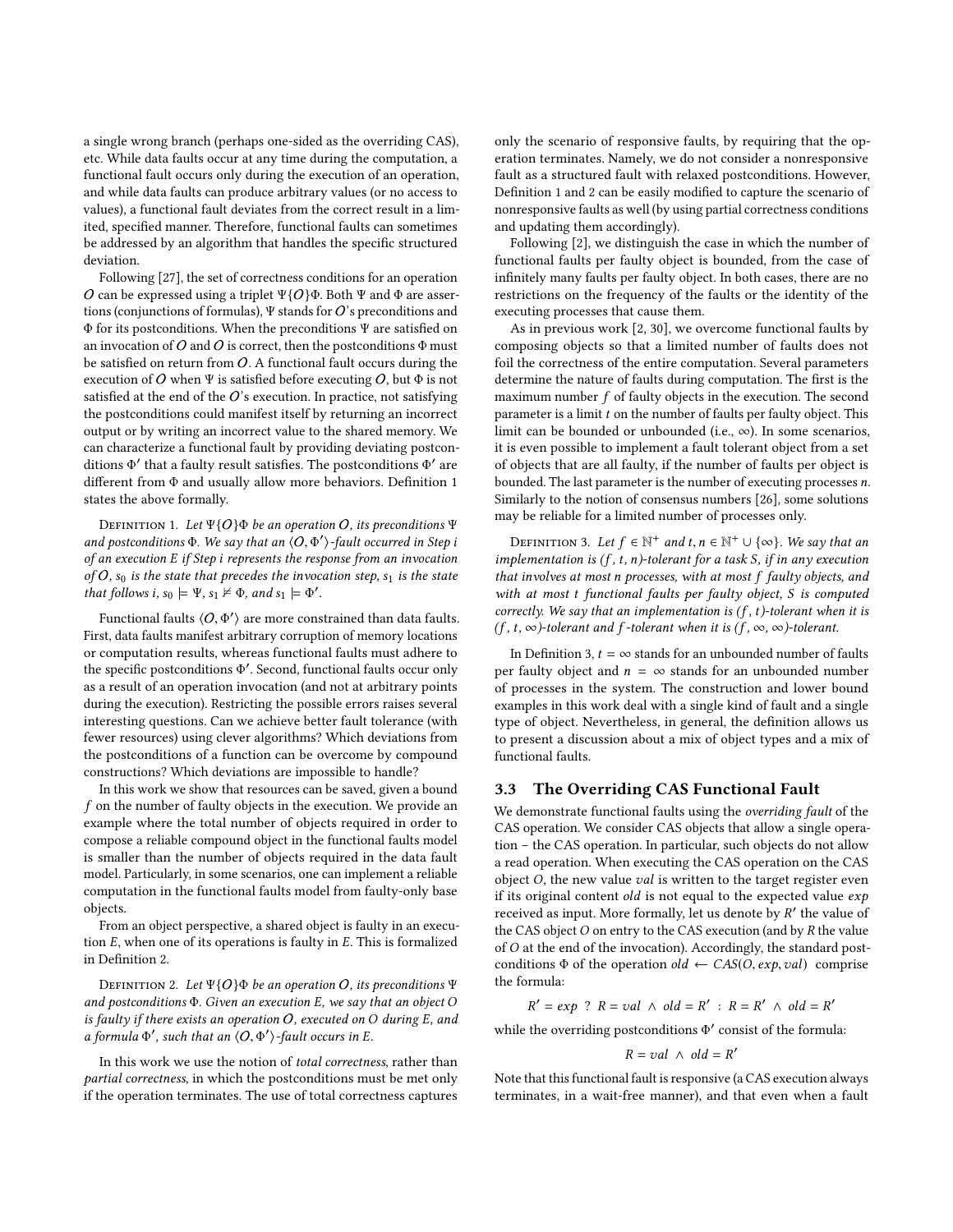occurs, the output is correct. i.e., it returns old. As stated in Section [2,](#page-2-0) we denote a (correct or faulty) CAS execution successful if the new value is written to the target register.

### <span id="page-4-1"></span>3.4 Other Functional Faults in the CAS Object

We chose the CAS primitive as our functional fault example because it is widely used in practice and because it is a strong synchronization primitive. Theoretically, its consensus number is  $\infty$  (a single reliable CAS object solves consensus for any number of processes). We will show that the simple and natural overriding fault can cause the CAS object's consensus number to be reduced to any natural number (shown in Section [5\)](#page-8-0).

Specifically, the occurrence of an overriding fault is possible due to the hardware implementation of the CAS primitive [\[37\]](#page-11-21). The implementation involves a comparison of the expected and current register value, which may yield an incorrect answer due to energy-aware computations [\[16,](#page-10-1) [42,](#page-11-4) [46\]](#page-11-6) or soft-errors [\[45\]](#page-11-5).

There are other possible CAS functional faults, but as discussed next, they are less interesting to study. Some of them are simple enough to be reducible to data faults, implying that they can be dealt with using techniques from previous work [\[2,](#page-10-3) [30\]](#page-11-15). Other faults can easily be shown as impossible to overcome. Let us review possible alternative faults.

A Silent Fault. The new value is not written to the target register, even when its original content is equal to the expected value. When the total number of faults is bounded, each process can execute the original protocol presented in [\[26\]](#page-11-7), until one process succeeds and an output is chosen. When the total number of faults is unbounded, one can construct an execution in which no process ever updates the CAS object and the protocol never terminates. From a different perspective, such a fault can be modeled as a nonresponsive data fault, and it then relates to the next presented type.

A Nonresponsive Fault. As proven in [\[30\]](#page-11-15), solving the consensus problem for any number of processes, with a nonresponsive CAS object (even with only one nonresponsive fault), would imply that it is possible to solve the consensus problem for two processes, of which one may crash, using only read/write registers. This would violate the impossibility result shown by Loui and Abu-Amara [\[35\]](#page-11-22) and Dolev et al. [\[14\]](#page-10-10).

An Invisible Fault. The invisible fault causes the output of the CAS operation to be incorrect, i.e., the returned old value is not equal to the original content of the CAS object. This fault can be considered as a memory data fault according to the model introduced by Afek et al. [\[2\]](#page-10-3). A CAS execution in which the old output parameter is incorrect can be replaced by a fault operation that replaces the register's content right before the CAS with the returned old, and another one that writes the correct value right after the CAS. This way, the old parameter is actually correct, but the execution is indistinguishable to the one with the functional fault.

An Arbitrary Fault. This fault occurs when an arbitrary new value is written to the CAS object (regardless of the operation input value). This case is similar to the responsive arbitrary data fault, presented in [\[30\]](#page-11-15), in the following way: Every faulty CAS execution in the functional fault model can be replaced by the same CAS execution, followed by an arbitrary change of the object. The data fault allows additional similar errors at other execution times, i.e., not only when executing the CAS operation. We do not, however, see how restriction of the functional model can provide an advantage over the data fault model. Therefore, the solution suggested in [\[30\]](#page-11-15) for responsive arbitrary faults using  $O(f \log f)$ base objects would work.

# <span id="page-4-0"></span>4 IMPLEMENTING A RELIABLE CONSENSUS **OBJECT**

In this section we demonstrate how to overcome functional faults by constructing a reliable consensus object from CAS objects that may manifest the overriding fault (see Section [3.3\)](#page-3-0). Notice that our constructions beat the impossibility result for building consensus using faulty CAS objects [\[2\]](#page-10-3) in the data faults model, showing that the functional faults model is more expressive than this model.

A construction for two processes is described in Section [4.1.](#page-4-2) For a system with  $n > 2$  processes, a solution for an unbounded number of faults per faulty object appears in Section [4.2,](#page-5-0) and a construction for a bounded number of faults is presented in Section [4.3.](#page-5-1)

#### <span id="page-4-2"></span>4.1 A Protocol for Two Processes

We start by pointing out an anomaly for the case when only two processes execute the consensus protocol. It turns out that in this case we can easily overcome the overriding CAS fault. The following theorem asserts that one can implement a consensus object for two processes, even using only one faulty CAS object, and even when the number of faults per faulty object is unbounded.

THEOREM 4. For any  $f \in \mathbb{N}$ , there exists an  $(f, \infty, 2)$ -tolerant consensus implementation that uses a single CAS object.

Proof. The protocol for two processes appears in Figure [1.](#page-4-3) It uses a single CAS object O, which is initialized with ⊥. Let  $p_0$  and  $p_1$  be the two processes executing the protocol, and let  $v_0$  and  $v_1$  be their input values, respectively.

<span id="page-4-3"></span>1:  $decide(val)$ 2:  $old \leftarrow CAS(O, \perp, val)$ <br>3: if  $(old \neq \perp)$  then return if (old  $\neq$  ⊥) then return old else return  $val$ 

Figure 1: An  $(f, \infty, 2)$ -tolerant implementation of consensus

Validity. A process  $p_i$  either returns  $v_i$  in line [4,](#page-4-3) or O's old containing  $\frac{3}{2}$  Since O's old contant in this case is not 1, it must be tent in line [3.](#page-4-3) Since O's old content in this case is not <sup>⊥</sup>, it must be the content written in line [2](#page-4-3) by  $p_{1-i}$ , which is  $v_{1-i}$ . In both cases, the value returned is the input to some process the value returned is the input to some process.

Consistency. Let  $v_i$  be the first value written into O in line [2.](#page-4-3) Since it is the first value written into *O*, *O*'s old content is ⊥ and  $p_i$ returns  $v_i$  in line [4.](#page-4-3) When  $v_{1-i}$  executes line [4,](#page-4-3) O's old content is <br>v. Therefore  $v_{1-i}$  returns v. in line 3. Both processes agree on v.  $v_i$ . Therefore,  $p_{1-i}$  returns<br>which derives consistency. . Therefore,  $p_{1-i}$  returns  $v_i$  in line [3.](#page-4-3) Both processes agree on  $v_i$ , hich derives consistency

Wait-freedom. each process finishes the protocol after at most three steps.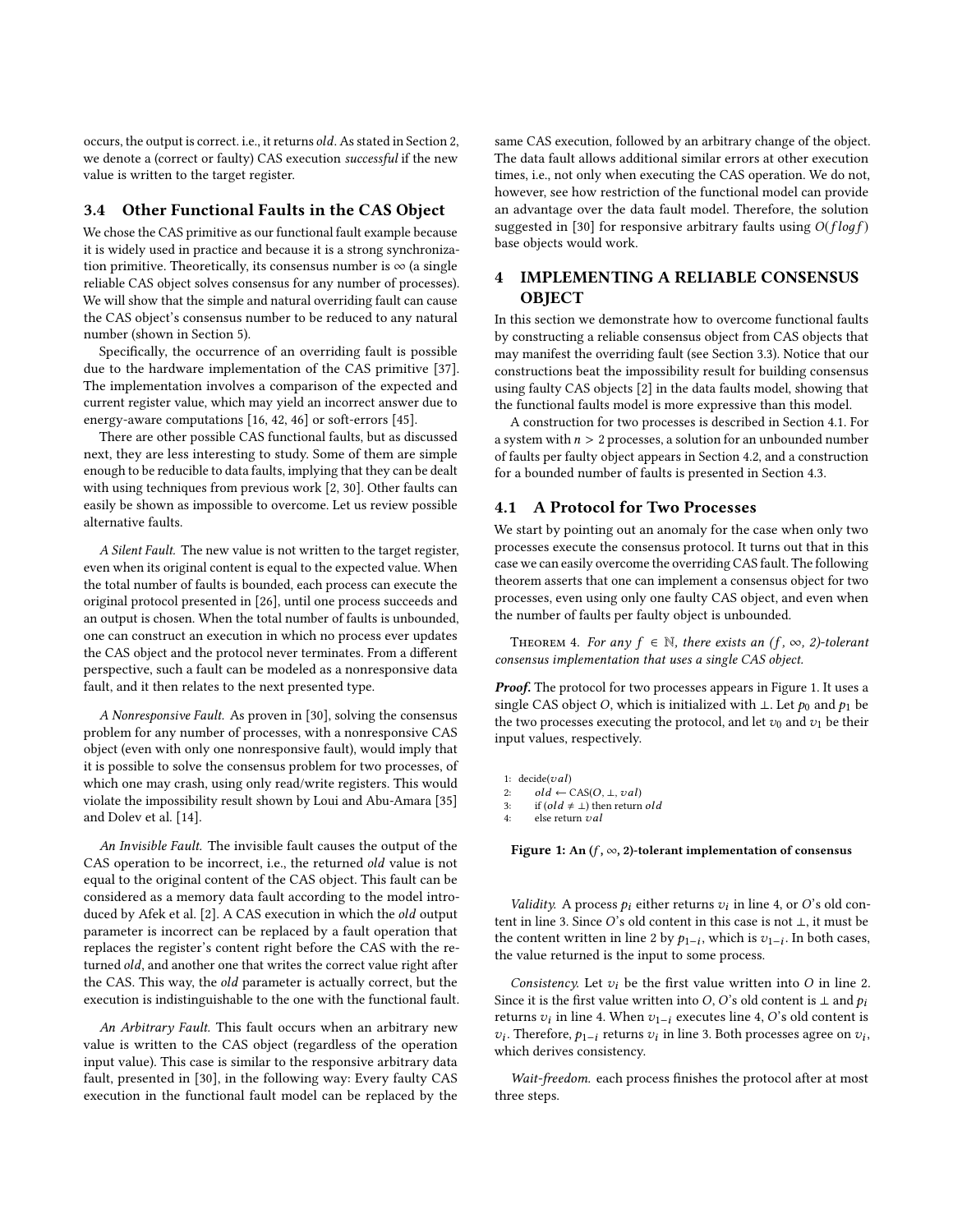# <span id="page-5-0"></span>4.2 An Unbounded Number of Faults per Object

Suppose that there are at most  $f$  faulty CAS objects in the execution, each with an unbounded number of faults. For these objects, all CAS executions may incorrectly succeed, even if the target register's current value is different from the expected value.

THEOREM 5. For any  $f \in \mathbb{N}^+$ , there exists an f-tolerant consensus<br>plementation that uses  $f + 1$  CAS objects implementation that uses  $f + 1$  CAS objects.

**Proof.** Although we are dealing with a different type of faults, we can adopt a solution similar to the one in [\[30\]](#page-11-15) for data faults. We use  $f + 1$  CAS objects, out of which  $f$  may be faulty, in order to implement a reliable consensus object. The solution appears in Figure [2.](#page-5-2) Denote the  $f + 1$  CAS objects by  $O_0, O_1, \ldots, O_f$ , and assume they are initialized with  $\perp$ . The method input parameter assume they are initialized with ⊥. The method input parameter is val and the local variable that holds the current decided-upon value is output. In addition, each process has a local variable old for holding CAS results. For convenience, we denote the var local variable of a process  $p$  with  $var_p$ .

```
1: decide(val)2: output \leftarrow val<br>3: for i = 0 to f do
          for i = 0 to f do
4: old \leftarrow CAS(O_i, \perp, output)<br>5: if (old \neq \perp) then output \leftarrow old6: return output
```
#### Figure 2: An f-tolerant implementation of consensus

Each process  $p$  starts by setting *output*<sub>p</sub> to hold its initial estimation of the decided-upon value (line [2\)](#page-5-2). Next, each process tries to set each of the CAS objects to its current estimation. When a certain register already contains another input value, meaning  $old_p \neq \bot$ , p adopts  $old_p$  as its new estimation for the decided-upon value (line [5\)](#page-5-2). The output of a process  $p$  is the final content of *output*<sub>p</sub>.

Validity. Assume by contradiction that at some point during the execution, either a CAS object  $O_i$  ( $0 \le i \le f$ ) or an *outputp* variable<br>of a process a contains a value different from  $\perp$  and which is not of a process  $p$  contains a value different from  $\bot$ , and which is not an input to some process. Initially, all CAS objects contain ⊥ and *output*<sub>p</sub> contains  $val_p$  and therefore, it must happen after a write to  $\hat{O}_i$  in line [4](#page-5-2) or a write to *output<sub>p</sub>* in line [5.](#page-5-2) Now, consider the first<br>such write If it is a write to  $O_i$  in line 4, then the value written is such write. If it is a write to  $\hat{O}_i$  in line [4,](#page-5-2) then the value written is<br>the content of some *output*, variable at an earlier point during the the content of some *output*<sub>q</sub> variable at an earlier point during the execution. If it is a write to *output*<sub>p</sub> in line [5,](#page-5-2) then the value written is the content of some  $O_t$  CAS object at an earlier point during the execution. From the choice of this write as the first one of a value which is neither ⊥ nor an input one, we get a contradiction in both cases. Since ⊥ cannot be written into *output*<sub>p</sub> in line [5,](#page-5-2) *output*<sub>p</sub> always holds a value which is an input to some process. Therefore, the value returned in line [6](#page-5-2) is indeed the input of some process.

Consistency. Let  $O_j$   $(0 \le j \le f)$  be a non-faulty CAS object<br>ere must be at least one) and let x be the first value written into (there must be at least one), and let  $x$  be the first value written into O<sub>j</sub> during the execution. Since O<sub>j</sub> is initialized to  $\perp$ , x is written during the first execution of line 4 in the *i*-th iteration, by some during the first execution of line [4](#page-5-2) in the j-th iteration, by some process p, having output<sub>p</sub> = x. As shown in our validity argument above, *output<sub>p</sub>* cannot contain the value  $\bot$ , and thus  $x \neq \bot$ . Since

 $O_j$  is non-faulty, all of the next update trials to update it in line [4,](#page-5-2) assuming it contains  $\pm$  foil Le, when a process  $a \pm b$  executes line assuming it contains  $\bot$ , fail. I.e., when a process  $q \neq p$  executes line [5](#page-5-2) in the *j*-th iteration, it updates its *output*<sup>*a*</sup> variable to hold *x*. In addition, since  $p$  does not change the content of its *output*<sub>p</sub> variable in this iteration, it remains x. Therefore, for every  $i < i \leq f$ , even if  $O_i$  is faulty, each process q (either  $q = p$  or  $q \neq p$ ) tries to write x<br>to  $O_i$  and thus quitaut, does not change anymore. In the end, all to  $O_i$  and thus, output<sub>q</sub> does not change anymore. In the end, all of the processes return the same value,  $x$ .

Wait-freedom. Each process finishes the protocol after  $f + 1$ iterations of the loop in lines [3-5.](#page-5-2) Each iteration terminates after a finite number of steps, regardless of the behavior of the rest of the processes. □

#### <span id="page-5-1"></span>4.3 A Bounded Number of Faults per Object

Here, as in Section [4.2,](#page-5-0) we consider more than two processes, i.e.,  $n > 2$  (otherwise, see Section [4.1\)](#page-4-2). Interestingly, when the number of faults per faulty object is bounded, there exist reliable solutions that use only faulty objects. Theorem [6](#page-5-3) asserts that we can implement a consensus object that is fault-tolerant for  $f$  faulty CAS objects, each manifesting at most  $t$  functional faults, with  $f$  CAS objects overall. This theorem, however, holds only when the number of threads  $n$  is at most the number of faulty objects  $f$  plus one. This is tight as we show in Section [5.2.](#page-9-0) For every  $n > f + 1$ , there does not exist an  $(f, t, n)$ -tolerant implementation of consensus that uses  $f$ CAS objects. Alternatively, if  $f + 1$  CAS objects are allowed, i.e., one object is guaranteed to be correct, then one can deal with any number of processes as shown in Section [4.2.](#page-5-0)

<span id="page-5-3"></span>THEOREM 6. For every  $f, t \in \mathbb{N}^+$ , there exists an  $(f, t, f + 1)$ -<br>exant implementation of consensus that uses  $f, CAS$  objects tolerant implementation of consensus that uses f CAS objects.

**Proof.** The implementation appears in Figure [3.](#page-6-0) We use  $f$  CAS objects, all of which may be faulty, that are initialized with ⊥, and denoted  $O_0, O_1, \ldots, O_{f-1}$ . In addition, we assume a finite set of processes denoted  $p_0, p_1, \ldots, p_{f-1}$  and denote the local variable zign processes, denoted  $p_0, p_1, \ldots, p_f$ , and denote the local variable variable variable variable variable variable variable. of a process  $p_j$  with  $var_j$ . The idea here extends the protocol of Section 4.2; the execution is divided into  $maxSizea + 1$  stages. In Section [4.2:](#page-5-0) the execution is divided into  $maxStage + 1$  stages. In the first maxStage stages, each process  $p_i$  tries to write its current decision, saved in its  $output_j$  variable, together with its current stage, saved in its  $s_i$  variable, to all of the  $f$  CAS objects (lines [3–18\)](#page-6-0), and in the last stage, to  $O_0$  (the final stage, presented in lines [19-24\)](#page-6-0). During the entire execution, the  $exp<sub>j</sub>$  local variable is updated in order to hold the current content of the next CAS object to be updated. As we are going to show next, setting maxStaдe to  $t \cdot (4f + f^2)$  (as done in line [2\)](#page-6-0) is sufficient for achieving consistency (validity and wait-freedom are achieved for any choice of tency (validity and wait-freedom are achieved for any choice of  $maxStage$ ). The final common decision is the *output<sub>i</sub>* value written to  $O<sub>0</sub>$  in line [20,](#page-6-0) together with the maximal stage. Notice that choosing an earlier maximal stage might work, but we chose to concentrate on correctness and space complexity rather than on performance issues.

During the first maxStage stages (lines 3-18),  $p_i$  tries to write its current decided-upon value (initially its input  $val_j$ ) to each of<br>the CAS objects, together with a stage indicator  $\epsilon$ ; (line 6), After the CAS objects, together with a stage indicator  $s_j$  (line [6\)](#page-6-0). After executing the CAS operation on  $\Omega$ : the only indication of whether executing the CAS operation on  $O_i$ , the only indication of whether<br>it was a successful one is received when the content of the exp it was a successful one is received when the content of the  $exp<sub>j</sub>$ variable is equal to the original content of  $O_i$ , assigned into the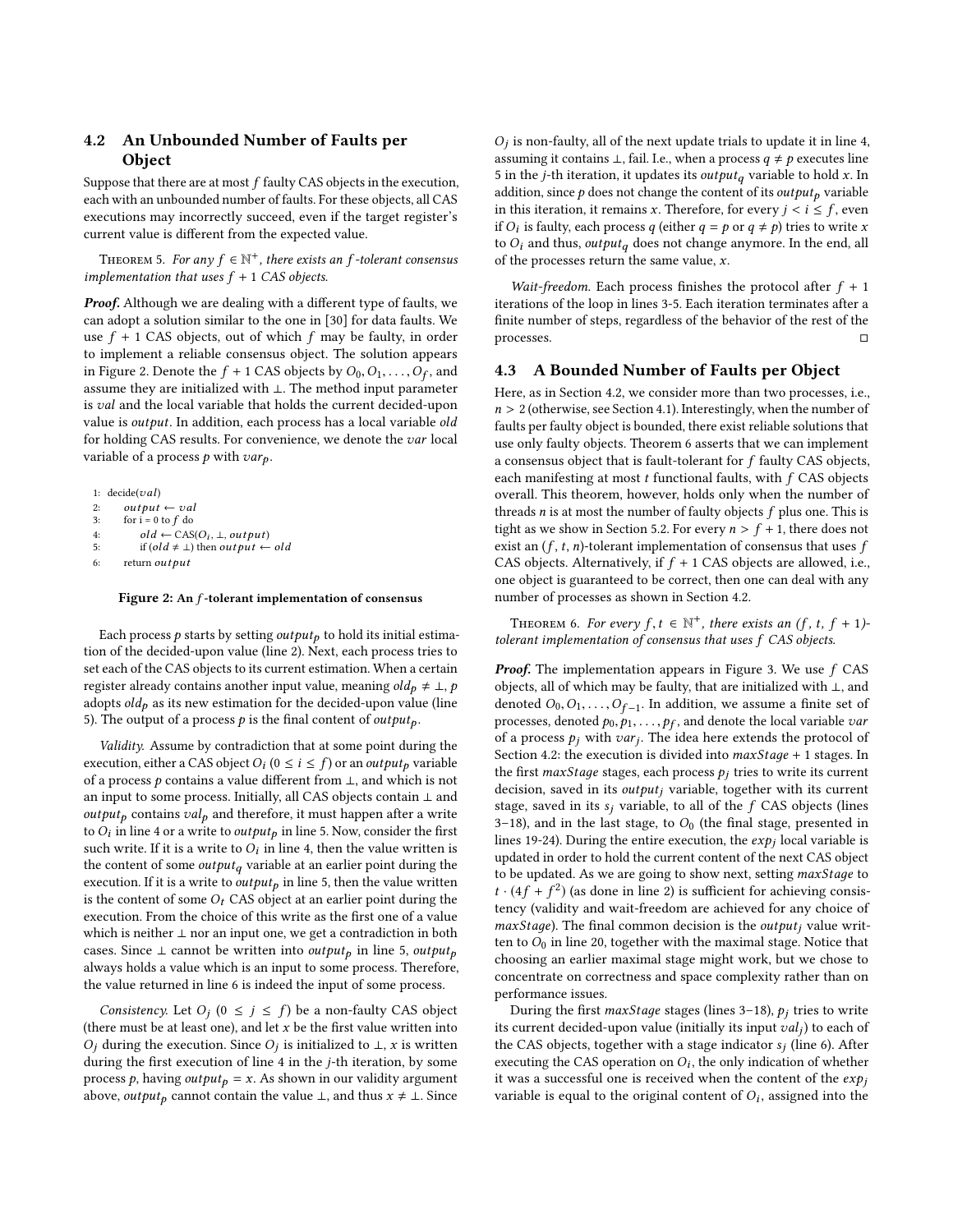*old<sub>j</sub>* local variable in line [6.](#page-6-0) If they are equal,  $p_j$  can safely move to the april  $CAS$  object in line 16. When the contents of the axis to the next CAS object in line [16.](#page-6-0) When the contents of the  $exp<sub>i</sub>$ and  $old<sub>j</sub>$  variables are not the same,  $p<sub>j</sub>$  cannot distinguish between the following two scenarios: (1) the CAS execution is unsuccessful, and (2) the write involves a fault that causes  $\langle output_j, s_j \rangle$  to be written to  $O$ . Therefore, these two scenarios are handled in the written to  $O_i$ . Therefore, these two scenarios are handled in the same manner (lines 7–15). If  $\rho$ ,'s current stage is earlier than or same manner (lines [7–15\)](#page-6-0). If  $p_j$ 's current stage is earlier than or equal to the last stage written to  $\Omega$ . (the condition in line 8 holds) equal to the last stage written to  $O_i$  (the condition in line [8](#page-6-0) holds),<br>then another process has already undated  $O_i$ , during that same stage then another process has already updated  $O_i$ , during that same stage<br>or a later one. In this case,  $\rho_i$  adopts the new decision value (possibly or a later one. In this case,  $p_i$  adopts the new decision value (possibly identical to its own current decision) and updates its current stage accordingly (lines [9–10\)](#page-6-0). It then updates its  $exp<sub>i</sub>$  variable to hold the expected content of the next CAS object (line [13\)](#page-6-0), and moves on to the next CAS object (line [14\)](#page-6-0). Notice that  $p_i$  does not try to update  $O_i$  again, even when a fault occurs. If  $pj^2$ s current stage is later than the last stage written to  $O_i$  (the condition in line [8](#page-6-0) does)<br>not hold), then there is no need to undate  $P_i$ 's current decision not hold), then there is no need to update  $p_j$ 's current decision<br>value. In this case, exp. is updated to hold the expected current value. In this case,  $exp_j$  is updated to hold the expected current<br>value of  $O$ : (line 15), to ensure success in the next  $C$  4S trial value of  $O_i$  (line [15\)](#page-6-0), to ensure success in the next CAS trial.

```
1: decide(val)2: output \leftarrow val; exp \leftarrow \perp; s \leftarrow 0; maxStage \leftarrow t \cdot (4f + f^2)3: while (s < maxStage) do<br>4: for i = 0 to f - 1 do
 4: for i = 0 to f - 1 do \rightarrow Handling O_0, \ldots, O_{f-1}<br>5:
                  while (true)
  6: old \leftarrow CAS(O_i, exp, \langle output, s \rangle)<br>7. if (old \neq exp)7: if \left( old \neq exp \right)8: if (old.shape \ge s) \rightarrow Needs to update output \leftarrow old val
9: output \leftarrow old.val<br>10: s \leftarrow old.state10: s \leftarrow old, stage<br>11: if (s = maxSta)if (s = maxStage)12: return out put \triangleright The decided value
13: \exp \leftarrow \langle old.val, old.state - 1 \rangle<br>14. hreak
14: break \triangleright No need to update O_i<br>15: else exp \leftarrow old \triangleright Still needs to update O_i15: else exp \leftarrow old → Still needs to update O_i<br>16: else break → A successful CAS execution
16: else break \triangleright A successful CAS execution 17: \mathbf{exp}.\mathbf{stage} \leftarrow \mathbf{s}17: exp.\,\text{stage} \leftarrow s<br>18: s \leftarrow s + 118: s \leftarrow s + 1<br>19: while (true)
19: while (true) \triangleright The final stage
20: old = CAS(O_0, exp, \langle output, maxStage \rangle)<br>21: if (old \neq exp \land old, stage < maxStage)21: if (old \neq exp \land old{old}.stage < maxStage)<br>22: exp \leftarrow oldexp \leftarrow old23: else break
24: return output
```
#### Figure 3: An  $(f, t, f + 1)$ -tolerant implementation of consensus

To prove that the protocol presented in Figure [3](#page-6-0) is an  $(f, t, f + 1)$ tolerant implementation of consensus, we need to show that, given that the number of faults per object is at most  $t$ , that maxStage is set to  $t \cdot (4f + f^2)$ , and that there are at most  $f + 1$  processes in the system it is valid consistent and wait-free system, it is valid, consistent and wait-free.

We offer some claims regarding executions that include overriding faults. Our first claim asserts that the *output<sub>i</sub>* variable of a process  $p_j$  always holds the input value of some process  $p_k$ , which directly implies validity. directly implies validity.

<span id="page-6-3"></span>CLAIM 7. Throughout the execution, it holds that  $(1)$  each output; variable contains an input value, and (2) for every  $0 \le i \le f - 1$ ,  $O_i$ contains either  $\perp$  or  $\langle x, n \rangle$  for some input value x and a stage number  $0 \leq n \leq maxStage$ .

PROOF. After initialization, the *output<sub>i</sub>* variable of each process  $p_i$  contains its input, and  $O_i$  contains  $\perp$  for every  $0 \le i \le f-1$ . Now, assume by contradiction that at some point during the execution, the claim does not hold for the first time. There are two possible scenarios.

In the first scenario, the *output<sub>j</sub>* local variable of a certain process<br>contains a value which is not an input value of any process  $p_i$  contains a value which is not an input value of any process. Since  $p_j$  only updates *output<sub>j</sub>* in line [9,](#page-6-0) with a value read from some CAS object O: we get a contradiction. In the second scenario. some CAS object  $O_i$ , we get a contradiction. In the second scenario, a certain CAS object  $O_i$  contains a value which is neither  $\perp$  por a certain CAS object  $O_i$  contains a value which is neither  $\perp$  nor  $\langle x, n \rangle$  for some input value x and a stage  $0 \leq n \leq \textit{maxStage}$ . Since  $Q_i$  is only updated in lines [6](#page-6-0) and [20,](#page-6-0) with a value saved in some *output*, variable and a stage  $0 \le n \le maxStage$  we get a some *output<sub>k</sub>* variable and a stage  $0 \le n \le \text{maxStage}$ , we get a contradiction in this case as well. Since every possible scenario derives a contradiction, the claim holds throughout the execution. □

Our next two claims relate to the fact that  $p_j$ 's stage (saved<br>its subcol variable), can only increase over time and that it in its  $s_j$  local variable), can only increase over time, and that it cannot increase before the previous stage is written to all of the cannot increase before the previous stage is written to all of the CAS objects.

<span id="page-6-2"></span>CLAIM 8. Let  $0 < n_1 < n_2 \leq$  maxStage be the stage values assigned to the  $s_i$  variable of some process  $p_i$  during the execution. Then  $n_1$  is assigned to  $s_i$  before  $n_2$ .

PROOF. Let *n* be the stage value assigned to the  $s_i$  variable of some process  $p_j$  at some point during the execution, and let n'<br>he see content right before this assignment. The assignment is be  $s_j$ 's content right before this assignment. The assignment is<br>done either in line 10 in which *n* is not smaller than  $n'$  (since done either in line [10,](#page-6-0) in which *n* is not smaller than  $n'$  (since the condition checked in line 8 must hold) or in line 18 in which the condition checked in line [8](#page-6-0) must hold) or in line [18,](#page-6-0) in which  $n = n' + 1$ . I.e., the stage value assigned into a stage variable is never smaller than its old content, and the claim follows never smaller than its old content, and the claim follows.  $\qquad \Box$ 

<span id="page-6-1"></span>CLAIM 9. Let x be a value,  $0 \le n_1 \le \text{maxStage}$  a stage number and  $0 \le i \le f-1$ . If  $\langle x, n_1 \rangle$  is written to  $O_i$ , then (1) for every  $n_0 < n_1$ <br>and  $k \le f-1$   $\langle x, n_0 \rangle$  was written to  $O_i$ , at some point hefore this and  $k \le f - 1$ ,  $\langle x, n_0 \rangle$  was written to  $O_k$  at some point before this write, and (2) for every  $k < i$ ,  $\langle x, n_1 \rangle$  was also written to  $O_k$  at some point before this write.

PROOF. We are going to prove the claim by induction on  $n_1$  and *i*. For the base case, the claim vacuously holds when  $n_1 = 0$  and  $i = 0$ . For the induction step, let  $\langle x, n_1 \rangle$  be the value written to  $O_i$ .<br>If  $i \neq 0$  then the write is executed in line 6 in the *i*-th iteration of If  $i \neq 0$ , then the write is executed in line [6,](#page-6-0) in the *i*-th iteration of the loop. If the executing process  $p_i$  wrote the same value x and  $n_1$ to  $O_{i-1}$ , during the previous loop iteration, then by the induction assumption, we are done. Otherwise,  $p_i$  must have updated its output and stage (in lines [9-10\)](#page-6-0) during the previous loop iteration, to hold the content of  $O_{i-1}$ . Therefore,  $\langle x, n_1 \rangle$  had already been written to  $O_{i-1}$  by some process, and by the induction assumption, the claim still holds.

The remaining case is when  $i = 0$ ,  $n_1 > 0$ , and the current write is either an execution of line [6](#page-6-0) or line [20.](#page-6-0) The latest update of the s<sub>j</sub> variable of the executing process,  $p_j$ , is executed in line [18,](#page-6-0) during the previous iteration of the main while loop (lines 3-18) during the previous iteration of the main while loop (lines [3-18\)](#page-6-0). i.e, during the last iteration of the *for* loop, either  $\langle x, n_1 - 1 \rangle$  was written to  $O_{f-1}$ , or that *output<sub>j</sub>* and s<sub>j</sub> were updated to hold x and  $n_i = 1$  (respectively) in lines 0-10. In both cases  $(x, n_i = 1)$  had  $n_1$  − 1 (respectively) in lines [9-10.](#page-6-0) In both cases,  $\langle x, n_1 - 1 \rangle$  had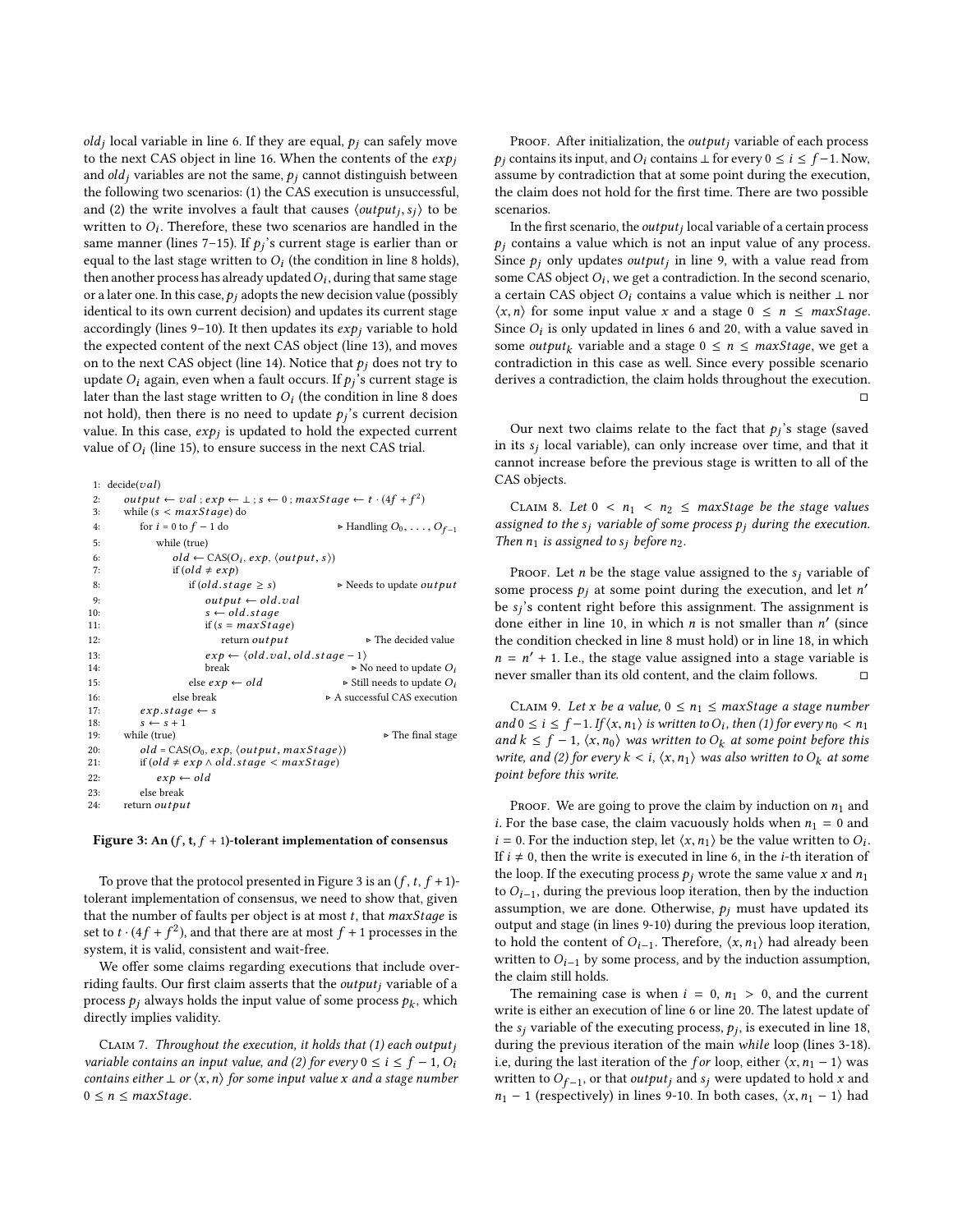already been written to  $O_{f-1}$  by some process, and by the induction assumption, the claim still holds.  $□$ assumption, the claim still holds.

<span id="page-7-0"></span>OBSERVATION 10. The protocol consists of  $t \cdot (4f + f^2)$  stages, each buding at least f, successful writing trials (by Claim 9). Since at including at least f successful writing trials (by Claim [9\)](#page-6-1). Since at most  $t \cdot f$  faults may occur (at most  $t$  faults per CAS object), during the execution there must be a sequence of  $4f + f^2$  consecutive non-faulty<br>writes to the CAS objects writes to the CAS objects.

Let us denote the latest stage, written to any CAS object before the first such sequence (guaranteed by Observation [10\)](#page-7-0) during the execution, with m. By Claim [9,](#page-6-1) stage  $m - 1$  is already written to all of the CAS objects before that guaranteed sequence begins.

DEFINITION 11. Let  $S \subseteq \{O_0, O_1, \ldots O_{f-1}\}$  be the set of CAS objects which are overridden with a stage earlier than  $m - 1$ , after containing the stage  $m - 1$  for the first time during the execution.

<span id="page-7-2"></span>Claim 12. After the sequence, guaranteed by Observation [10,](#page-7-0) begins, at most  $f - |S|$  processes write stages which are smaller than  $m - 1$  to the CAS objects.

PROOF. When a process overrides a CAS object with a smaller stage, it immediately updates its local stage in line [10.](#page-6-0) In addition, according to Claim [8,](#page-6-2) the stage of a process can only increase. Therefore, a process would not override a CAS object  $O_i \in S$  with a stage < m <sup>−</sup> <sup>1</sup> more than once. All of the overrides must occur before the guaranteed sequence begins (since it does not contain overriding faults, by the choice of it) and thus, at least  $|S|$  processes (the ones which executed these overriding faults) are at a stage  $\geq m-1$  when the sequence begins. In addition, according to Claim [8,](#page-6-2) the process that wrote the stage  $m - 1$  to  $O_0$  for the first time, can no longer override any other object with a smaller stage. Therefore, this process is not one of the  $|S|$  processes mentioned above, and it would indeed not write a stage which is smaller than  $m - 1$  after the guaranteed execution begins. There are at most  $f + 1$  processes in the system, and in total we get at most  $f + 1 - |S| - 1 = f - |S|$ processes, and the claim holds.

<span id="page-7-1"></span>CLAIM 13. Let  $0 \le i \le f - 1$ . If  $\langle x_1, n_1 \rangle$  is the content of  $O_i$ ,<br>placed by  $\langle x_2, n_2 \rangle$  yie a successful non-faulty CAS execution, then replaced by  $\langle x_2, n_2 \rangle$  via a successful, non-faulty CAS execution, then  $n_2 > n_1$ .

PROOF. In a successful, non-faulty CAS execution by a process  $p_j$ ,  $exp_j$  contains the old content of the CAS object. When  $exp_j = \perp$ , the claim holds vacuously. In addition, from Claim 8, see on only in-the claim holds vacuously. In addition, from Claim [8,](#page-6-2)  $s_i$  can only increase over time. Therefore, it is sufficient to show that throughout the execution, right after  $exp_j$  is updated,  $s_j > exp_j$ . stage.<br>The exp; is updated in lines 13, 15, 17 and 22. After exp

The  $exp_j$  is updated in lines [13, 15, 17](#page-6-0) and [22.](#page-6-0) After executing<br>a 13, s; is equal to ald: stage (assigned in line 10) and exp; stage line [13,](#page-6-0) s<sub>j</sub> is equal to *old<sub>j</sub>*. *stage* (assigned in line [10\)](#page-6-0) and *exp* is equal to *old*; *stage* = 1. After executing line 15, exp; stage is  $\frac{1}{100}$  is equal to old  $j$ .stage−1. After executing line [15,](#page-6-0)  $exp_j$ .stage is equal to old  $j$ .stage = 1. After executing line 15,  $exp_j$ .stage is equal to  $old_j$  stage, which is smaller than  $s_j$  (since the condition checked<br>in line 8 does not hold in this case). Bight ofter executing line 17, in in line [8](#page-6-0) does not hold in this case). Right after executing line [17,](#page-6-0) in which  $s_j$  is assigned into  $exp_j$ , stage,  $s_j$  is incremented. Finally, after executing line 22, exp. stage is equal to old, stage which is smaller executing line [22,](#page-6-0)  $exp_j$ , stage is equal to *old<sub>j</sub>*, stage, which is smaller than  $s_j$  (since the condition checked in line [21](#page-6-0) must hold).  $\Box$ 

<span id="page-7-3"></span>CLAIM 14. Let  $0 \le i \le f - 1$ . During the sequence guaranteed by Observation [10,](#page-7-0) after at most  $f^2$  writes,  $O_i$  contains a stage of at least  $m-1$  $m-1$ .

PROOF. Let  $0 \le i \le f - 1$ . If  $O_i \notin S$ , then by Claim [13,](#page-7-1)  $O_i$ contains a stage of at least  $m - 1$  since the first write of this stage, and throughout the guaranteed sequence. Now, Let  $p_i$  be a process that writes a stage  $\lt m$  − 1 after the sequence begins. By Claim [12,](#page-7-2) it holds that  $f - |S| \ge 1$  and thus,  $f - 1 \ge |S|$ . i.e., there is at least one CAS object which has not been overridden with a stage smaller than  $m - 1$ , since containing it for the first time. After writing to at most  $|S| < f$  CAS objects,  $p_i$  would encounter an object with a stage of at least  $m - 1$ , would not override it (by the choice of the sequence), and would update its stage to be at least  $m - 1$ . Overall, there are at most  $(f - |S|)$  such processes, each executing at most  $|S|$ writes before getting to the  $(m - 1)$ -th stage. Therefore, by Claim [13,](#page-7-1) after at most  $(f-|S|) \cdot |S| \leq f^2$  writes, each CAS object  $O_i$  contains a stage of at least  $m - 1$ . □

By Claim [14,](#page-7-3) during the sequence guaranteed by Observation [10,](#page-7-0) after  $f^2$  successful CASes, if  $\langle x, n \rangle$  is written to  $O_i$  then  $n \ge m - 1$ .<br>By Claim 13, after  $f + f^2$  out of the  $4f + f^2$  succeptively in the scope By Claim [13,](#page-7-1) after  $f + f^2$  out of the  $4f + f^2$  guaranteed in the scope<br>of the sequence only stages of at least m are written to the CAS of the sequence, only stages of at least m are written to the CAS objects. By Claim [13,](#page-7-1) we get:

<span id="page-7-5"></span>OBSERVATION 15. Let  $0 \le i \le f - 1$ . During the sequence guar-anteed by Observation [10,](#page-7-0) after  $4f + f^2$  successful CASes, if  $\langle x, n \rangle$  is<br>written to O: then  $n > m + 2$ written to  $O_i$  then  $n \ge m + 2$ .

<span id="page-7-4"></span>CLAIM 16. Let  $0 \le i \le f - 1$  and let  $\langle x, n_1 \rangle$  be the content of  $O_i$ when the sequence guaranteed by observation [10](#page-7-0) ends. Then for every  $0 \le j \le f - 1$ ,  $O_j$  contains the value  $\langle x, n_2 \rangle$  for some stage  $n_2$ .

PROOF. Assume by contradiction that there exists  $0 \le j \le f - 1$ for which  $O_i$  contains  $\langle y, n_2 \rangle$  for some  $y \neq x$ . Notice that both  $n_1$ and  $n_2$  (may be equal) are bigger than  $m + 1$ . By Claim [9,](#page-6-1)  $\langle x, m+1 \rangle$ and  $\langle y, m + 1 \rangle$  have already been written to all of the CAS objects. By the choice of  $m$ , both type of writes have occurred during the sequence guaranteed by Observation [10,](#page-7-0) containing only non-faulty writes. By Claim [13,](#page-7-1) we get a contradiction. Therefore, for every  $0 \le j \le f - 1$ ,  $O_j$  contains the value  $\langle x, n_2 \rangle$  for some stage  $n_2$ , and the claim holds.

By Claim [16,](#page-7-4) after the sequence ends, all of the CAS objects contain the same decision,  $x$ . In addition, by Observation [15](#page-7-5) they contain a stage of at least  $m + 2$ . By Claim [9,](#page-6-1) for every  $y \neq x$  and a stage  $n_1 \ge m + 1$ ,  $\langle y, n_1 \rangle$  has not been written to any  $O_i$  at this point. Our next claim shows that there exists no value  $y \neq x$  and a stage  $n_1 \ge m + 2$  for which  $\langle y, n_1 \rangle$  is written to a CAS object during the execution.

<span id="page-7-6"></span>CLAIM 17. Let  $0 \le i \le f - 1$  and  $y \ne x$ . Then  $\langle y, m + 2 \rangle$  is never written to  $O_i$  during the execution.

PROOF. Assume by contradiction that  $\langle y, m+2 \rangle$  is written to some  $O_i$  during the execution. By the choice of m, it must happen after the guaranteed sequence ends. By Claim [9,](#page-6-1) it also must hold that before this write,  $\langle y, m+1 \rangle$  is written to  $O_0, O_1, \ldots, O_{f-1}$ , in that order In particular, by Claim 13, all of the CAS objects must that order. In particular, by Claim [13,](#page-7-1) all of the CAS objects must be overridden before this write.

For every  $0 \le k \le f - 1$ , we denote with  $O_{i_k}$  the k-th CAS object<br>ich is overridden with  $\langle u, u \rangle$  (for some  $u \neq x$  and  $n_k \le m + 1$ ) which is overridden with  $\langle y, n_1 \rangle$  (for some  $y \neq x$  and  $n_1 \leq m + 1$ ) for the first time after the guaranteed sequence. We are going to prove, by induction on  $k$ , that after  $\langle y, n_1 \rangle$  is written to  $O_{i_k}$ , there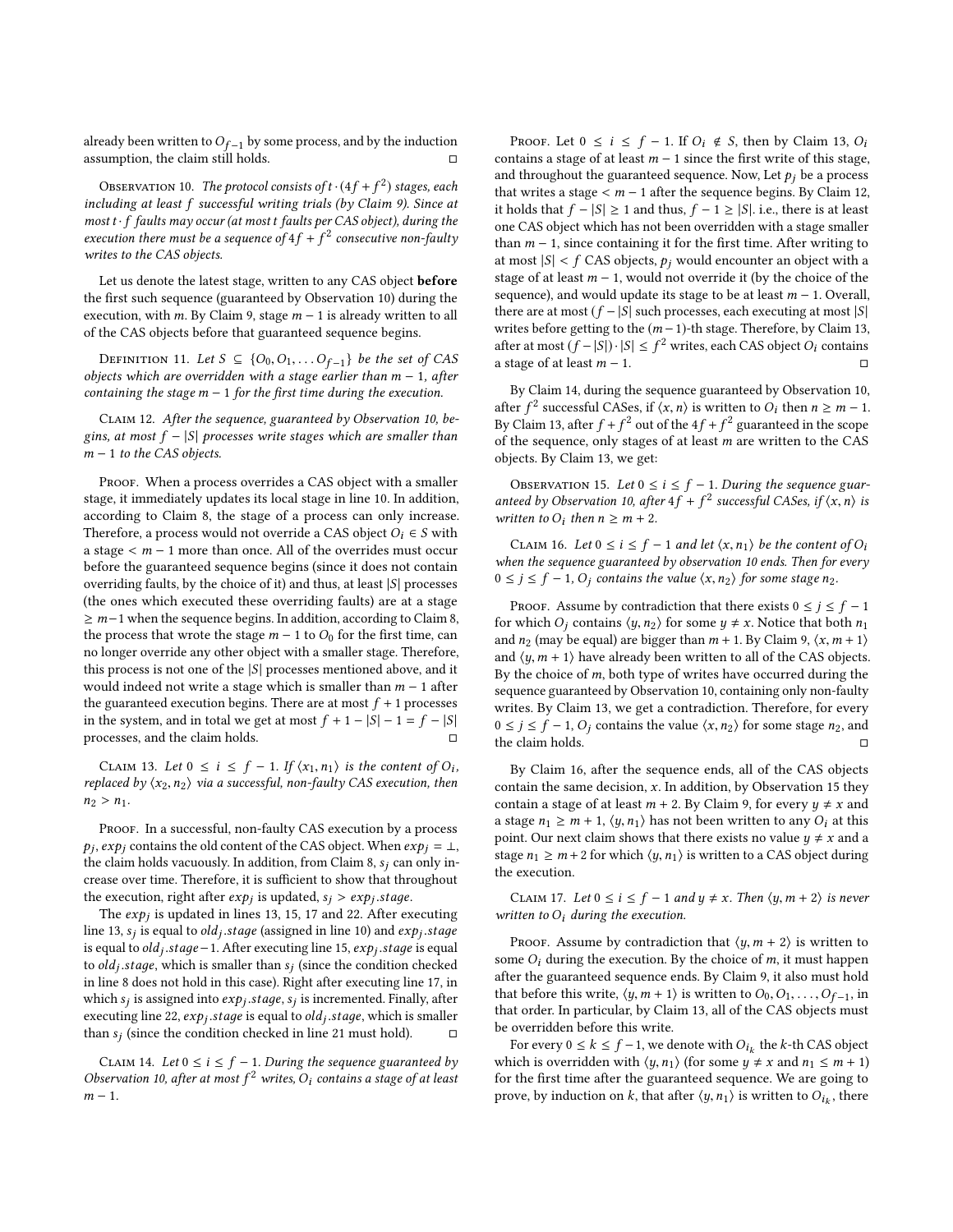are at most  $f - k - 1$  processes in the system having *output*<sub>i</sub>  $\neq$  *x* and  $s_i < m + 2$ .

For the base case, Let  $p_i$  be the process executing the last successful write during the guaranteed sequence. Then *output*  $i = x$ and  $s_i \ge m + 2$ . In addition, let  $p_h$  be the process overriding  $O_{i_0}$ with  $\langle y, n_1 \rangle$ . By the choice of  $i_0$ ,  $p_h$  overrides  $\langle x, n_2 \rangle$  for some  $n_2 \geq m + 2$ , and immediately updates  $s_h$  to be  $n_2$  and output<sub>h</sub> to hold  $x$ . Indeed, after the first such faulty write, there are at most  $(f + 1) - 2 = f - 1 = f - 0 - 1$  processes in the system having *output<sub>i</sub>*  $\neq$  *x* and *s<sub>i</sub>*  $\lt$  *m* + 2.

For the inductive step, let  $p_r$  be the process overriding  $O_{i_{k+1}}$ for the first time with a value  $y \neq x$  and a stage  $n_1 \leq m + 1$ . By the induction hypothesis, there are already  $k + 2$  processes having *output*<sub>j</sub> = x and  $s_j \ge m + 2$ . By Claim [8,](#page-6-2)  $p_r$  is not one of them. By the choice of  $i_{k+1}$ ,  $p_r$  overrides  $\langle x, n_2 \rangle$  for some  $n_2 \ge m+2$ , and<br>immediately undates s, to be no and quitaut, to hold x. At this point immediately updates  $s_r$  to be  $n_2$  and output<sub>r</sub> to hold x. At this point, there are at most  $(f + 1) - (k + 2) - 1 = f - (k + 1) - 1$  processes in the system having *output<sub>i</sub>*  $\neq$  *x* and *s<sub>i</sub>* < *m* + 2.

Notice that as long as no other output value is being written, together with a stage which is at least  $m + 2$ , a process  $p_i$  does not change its *output<sub>i</sub>* variable. Therefore, after  $\langle y, m+1 \rangle$  is written to  $O_0, O_1, \ldots, O_{f-1}$ , for some value  $y \neq x$ , there are at most  $f - (f - 1) - 1 = 0$  processes in the system baying a value different from  $1) - 1 = 0$  processes in the system, having a value different from x, and we get a contradiction to the assumption that  $\langle y, m+2 \rangle$  is written to some  $O_i$  during the execution, for some  $y \neq x$ .

We are now ready to prove that when the number of faults per faulty object is bounded by  $t$ , there are at most  $f$  faulty objects and at most  $f + 1$  processes in the system, the protocol presented in Figure [3](#page-6-0) is valid, consistent and wait-free.

Validity. By Claim [7,](#page-6-3) the output; variable of a process  $p_i$  always contains an input of some process  $p<sub>h</sub>$ . The decision value of a process  $p_j$  is the content of its *output<sub>j</sub>* variable (returned either in line [12](#page-6-0) or [24\)](#page-6-0), and validity derives.

Consistency. First, notice that if there are no faulty writes during the execution, then besides the process  $p_j$  that executes the first successful write of  $\langle val_j, 0 \rangle$  to  $\overline{O_0}$  in line [6,](#page-6-0) all processes adopt<br>that same decision value upon their first write trial to  $O_0$  in line that same decision value upon their first write trial to  $O<sub>0</sub>$ , in line [9.](#page-6-0) Therefore, the decision value of each process remains  $v_j$  (the content of the quitaut, variable of a process  $v_j$  does not change content of the *output*<sub>h</sub> variable of a process  $p_h$  does not change anymore, even when executing line [9](#page-6-0) again), and consistency holds.

The case in which faults do occur is more complicated. Accord-ing to Claim [9](#page-6-1) and [17,](#page-7-6) there exists a single value  $x$  for which  $\langle x, maxStage \rangle$  is written to  $O_0$ . In addition, the condition checked in line [3](#page-6-0) guarantees that it is only written in line [20.](#page-6-0) Therefore, each process  $p_i$  either returns x in line [12,](#page-6-0) after reading  $\langle x, maxStage \rangle$ from  $O_0$ , or updates *output<sub>i</sub>* to hold x during the former stage at the latest, and returns it in line [24,](#page-6-0) and consistency derives.

Wait-Freedom. From Claim [13,](#page-7-1) after a sufficient number of writes to each CAS object (out of which at most  $t$  can be faulty), its content should remain stable (containing a stage that is equal to maxStage for  $O_0$  and  $maxStage - 1$  for the rest of the CAS objects). The loop in lines [5–16](#page-6-0) terminates upon reading a bigger stage (in line [14\)](#page-6-0) or executing a successful CAS (in line [16\)](#page-6-0). In addition, the loop in lines 3-18 eventually terminates, since by Claim [8](#page-6-2) the stage  $s_i$  of a process  $p_i$  can only increase. For similar reasons, the loop in lines [19–23](#page-6-0) eventually terminates as well, and wait-freedom follows. □

# <span id="page-8-0"></span>5 ACHIEVING CONSENSUS - IMPOSSIBILITY RESULTS

In this section we show that the upper bounds presented in Section [4](#page-4-0) are tight. This easily holds for Section [4.1,](#page-4-2) since the solution for two processes uses a single CAS object, and no solution can use fewer objects (than 1). In Section [5.1,](#page-8-1) we show that an  $(f, \infty)$ , n)-tolerant consensus implementation that uses fewer than than  $f + 1$  base objects (when  $n > 2$ ) does not exist. Finally, we show, in Section [5.2,](#page-9-0) that for every  $f, t \in \mathbb{N}^+$  and  $n > f + 1$ , there is no  $(f, t, n)$ -tolerant consensus that uses  $f \cap A S$  objects exists  $n$ )-tolerant consensus that uses  $f$  CAS objects exists.

# <span id="page-8-1"></span>5.1 An Unbounded Number of Faults per Object

In this section we show that the upper bound presented in Section [4.2](#page-5-0) is tight. i.e., when the number of faults per faulty object is unbounded and there are more than two processes in the system, a reliable consensus implementation that uses only faulty objects does not exist.

THEOREM 18. For any  $f \in \mathbb{N}$ ,  $n > 2$ , it is impossible to implement an (f,  $\infty$ , n)-tolerant consensus protocol using f CAS objects and an unbounded number of read/write registers.

Proof. As defined in [\[26\]](#page-11-7), we say that while executing a consensus protocol, the global state of the system is multivalent if there are at least two decision values that are still possible in some extension of the current execution. I.e., given that the current state is multivalent, the protocol may terminate with several output values, depending on the future schedule. When only one decision value remains possible (for every extension of the current execution), we say that the state is *univalent*, or  $x$ -valent (when that value is  $x$ ). A decision step is a step, executed by one of the processes, which turns the system's state from multivalent to univalent. This step may either be a read, a write or another atomic operation (for example, a CAS execution).

When there are at least two different input values, the system's initial state must be multivalent (implied by the validity condition). Because the protocol is wait-free, letting a process run by itself, starting from any multivalent state, would eventually lead to a decision step. Therefore, the standard impossibility technique [\[26\]](#page-11-7) is to construct an execution, carrying the protocol to a multivalent state where the next step of each running process is a decision step. Moreover, decision steps made by different processes would lead to states with different valencies. Then, it is shown that although each decision step, made by a certain group of two or more processes, should carry the protocol to univalent states with different valencies, there exists a process that cannot distinguish between these two states and thus, would output the same decision value after a solo run, starting after each of these two step possibilities. This way, a contradiction is derived (since a process cannot output  $x$  when the system is *y*-valent and  $x \neq y$ ).

In a similar way to [\[21,](#page-11-12) [34\]](#page-11-23), the standard impossibility technique cannot be used directly in our fault model, since it cannot be modified to fit non-deterministic executions. The specification of a step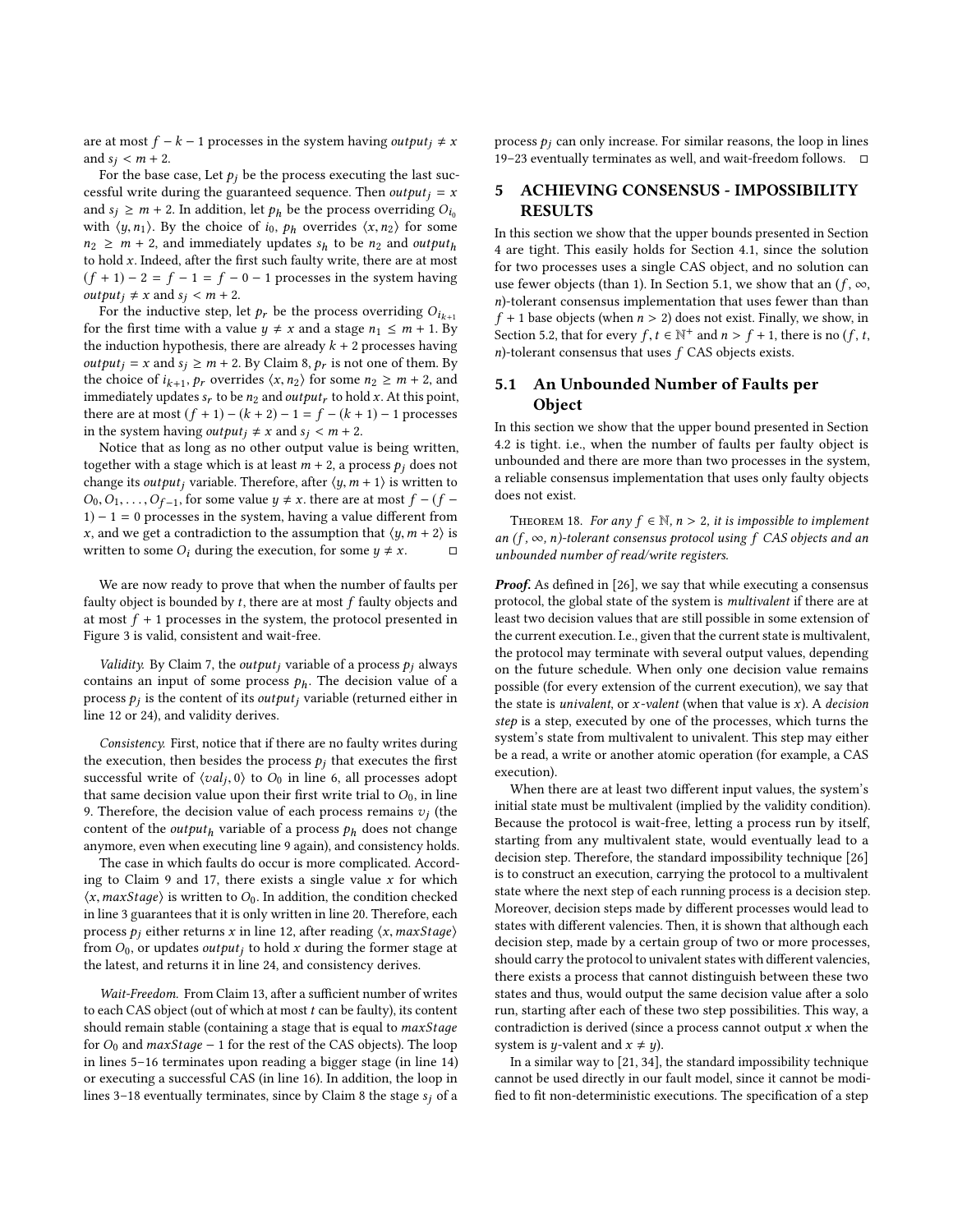as a decision step may depend on the fact that it is not the execution of a faulty operation. Although we face different kinds of non-determinism (for example, in [\[21\]](#page-11-12), the shared objects are all considered to be reliable), we use a similar extension that adjusts the standard impossibility technique to a non-deterministic execution. We define a reduced model, in which the CAS executions of a certain process are always faulty (this is possible since the number of faults is unbounded), and faults are caused only by this process. More specifically, we denote the executing processes with  $p_1, p_2, \ldots, p_n$ , and assume that, given a faulty CAS object O, whenever  $p_1$  executes CAS(O, exp, new), new is written to O even if the original content of O is not equal to  $exp$ . For every  $2 \le i \le n$ , all CAS executions, done by  $p_i$ , are non-faulty (even if the CAS object<br>is a faulty one), and follow the operation's sequential specification is a faulty one), and follow the operation's sequential specification.

Now assume by contradiction that there exists an  $(f, \infty, n)$ tolerant consensus implementation, that uses f CAS objects and an unbounded number of read/write registers, in the reduced model. We assume, without loss of generality, that  $p_1$ 's input value is different then  $p_2$ 's input value. Consider the following execution, starting from the initial state (which is multivalent, from validity). First,  $p_1$ executes a sequence of operations until it reaches a state in which the next step would be a decision step. Then,  $p_1$  is halted and  $p_2$ executes a sequence of operations, until its next step is a decision step. If  $p_1$ 's next step is no longer a decision step, it is run again until it reaches a similar state, and so on, until both  $p_1$  and  $p_2$  are about to make a decision step. The system must reach such a state, since the protocol is wait-free (i.e., both processes must terminate after a finite number of steps) and consistent (the system must reach a univalent state eventually). We denote the current multivalent state by  $s_0$ , the x-valent state the system would reach if  $p_1$  is the next process to take a step by  $s_1$ , and the *y*-valent state the system would reach if  $p_2$  is the next process to take a step by  $s_2$ . By the definition of a decision step, and since  $s_0$  is a multivalent state,  $x \neq y$ . As proven in [\[26\]](#page-11-7), if at least one of their next steps is a read from a read/write register, or if  $p_1$  and  $p_2$ 's next steps are executed on different shared objects, then  $s_1$  and  $s_2$  are indistinguishable to  $p_3$ . Therefore, in a solo-run of  $p_3$ , starting from either  $s_1$  or  $s_2$ , it would output the same decision value, in contradiction to the fact that  $s_1$  is x-valent and  $s_2$  is y-valent.

If  $p_1$  and  $p_2$ 's next steps are writes to the same read/write register, then let the state the system would reach if  $p_1$  is the next process to take a step after  $s_2$ , be  $s_3$ . Notice that  $s_3$  is also y-valent, and that  $s_1$  and  $s_3$  are indistinguishable to  $p_3$ . In a solo-run of  $p_3$ , starting from either  $s_1$  or  $s_3$ , it would output the same decision value, in contradiction to the fact that  $s_1$  is x-valent and  $s_3$  is y-valent.

Therefore, the next operation of  $p_1$  and  $p_2$  must be a CAS execution, executed on the same object O. Let  $s'_2$  be the state of the system reached from  $s_2$  after  $b_2$  executes its CAS on O and then system, reached from  $s_0$  after  $p_2$  executes its CAS on O and then  $p_1$  executes its CAS on O. Obviously,  $s'_2$  is a y-valent state. Since O<br>must be a faulty CAS objects (all of the f.CAS objects are faulty) must be a faulty CAS objects (all of the f CAS objects are faulty),  $p_1$ 's CAS execution overrides  $p_2$ 's and thus,  $s_1$  and  $s_2'$  are indistinguished to  $r_2$ . Again, in a solo-run of  $r_2$ , tarting from either set guishable to  $p_3$ . Again, in a solo-run of  $p_3$ , starting from either  $s_1$ or  $s'_2$ , it would output the same decision value, in contradiction to<br>the fact that  $s_i$  is x-valent and  $s'$  is *u*-valent. the fact that  $s_1$  is x-valent and  $s'_2$  is y-valent.<br>There does not exist a reliable consensus

There does not exist a reliable consensus implementation that uses only faulty objects in the reduced model. Therefore, there does not exist such an implementation in our fault model.  $\hfill \Box$ 

### <span id="page-9-0"></span>5.2 A Bounded Number of Faults per Object

Although one can implement an  $(f, t, f + 1)$ -tolerant implementation of consensus that uses  $f$  CAS objects (as shown in Section [4.1](#page-4-2) for  $f = 1$  and in Section [4.3](#page-5-1) for  $f > 1$ ), for every  $f, t \in \mathbb{N}^+$  and  $n > f + 1$ , there does not exist an  $(f, t, n)$ -tolerant implementation  $n > f + 1$ , there does not exist an  $(f, t, n)$ -tolerant implementation of consensus that uses less than  $f + 1$  CAS objects.

THEOREM 19. For any  $f, t \in \mathbb{N}^+$ , it is impossible to implement an  $t, t+2$ , tolerant consensus protocol using  $f, CAS$  objects  $(f, t, f + 2)$ -tolerant consensus protocol using  $f$  CAS objects.

**Proof.** We show that for every  $f \in \mathbb{N}^+$ , one cannot implement an  $(f \mid f+2)$ -tolerant consensus object that uses  $f \cap A$ S objects (since  $(f, 1, f+2)$ -tolerant consensus object that uses  $f$  CAS objects (since we are going to show a lower bound, it suffices to show it for  $t = 1$ ), using covering arguments [\[7,](#page-10-11) [9,](#page-10-12) [18,](#page-11-17) [31,](#page-11-24) [36\]](#page-11-19). Let  $p_0, p_1, \ldots, p_{f+1}$  be the  $\bar{f}$  +2 system's processes,  $O_0, O_1, \ldots, O_{f-1}$  be the  $f$  CAS objects, and for every  $0 \le i \le f + 1$ , let  $v_i$  be  $p_i$ 's input value. Without loss of generality we assume that  $O_2$ ,  $O_3$ , are initialized loss of generality, we assume that  $O_0, O_1, \ldots, O_{f-1}$  are initialized to ⊥, that for every  $0 \le i \le f + 1$ ,  $v_i \neq \bot$ , and that for every  $1 \leq i \leq f + 1$ ,  $v_i \neq v_0$ . For our impossibility result, we will build a certain execution.

We define our execution as follows: First,  $p_0$  runs alone until it returns its own input value,  $v_0$  (from wait-freedom and validity). Then, for every  $1 \le i \le f$ ,  $p_i$  runs alone until it executes its first CAS to an object not yet written by  $p_1, \ldots, p_{i-1}$ , denoted by  $O_{j_i}$ . Its<br>write to  $O_i$ , is foulty and thus overrides  $O_i$ , is previous content, and write to  $O_{j_i}$  is faulty and thus overrides  $O_{j_i}$ 's previous content, and then it is halted. Notice that for every  $1 \le i \le f$ , n. is halted right then it is halted. Notice that for every  $1 \le i \le f$ ,  $p_i$  is halted right<br>ofter its first write to an object that is not vet written by  $p_i$ after its first write to an object that is not yet written by  $p_1, \ldots, p_{i-1}$ and, therefore, the number of faulty CAS executions per CAS object is 1. It remains to show that for every  $1 \le i \le f$ ,  $p_i$  indeed writes at least to one such object before it terminates its solo run at least to one such object before it terminates its solo run.

CLAIM 20. For every  $1 \le i \le f$ ,  $p_i$  writes to a CAS object that has not yet been written by  $p_1, \ldots, p_{i-1}$ .

PROOF. We prove the claim by induction on  $i$ . For the base case, since writing to a CAS object is the only way to read its content, if  $p_1$  does not write to any object, it cannot distinguish between this run and another run in which it runs alone. Since in such a run, it must eventually decide (for wait-freedom) and return  $v_1$  (for validity), we get a contradiction to the consistency of the protocol.

For the inductive step, we assume that  $p_1, \ldots, p_i$  have already committed their faulty writes to the distinct objects  $O_{j_1}, \ldots, O_{j_t}$ , respectively and have immediately been halted. Here as well if respectively, and have immediately been halted. Here as well, if  $p_{i+1}$  does not write to a new CAS object, it cannot distinguish between the current run and a run in which the only active processes are  $p_1, \ldots, p_{i+1}$ . From the above arguments, it would eventually return a value  $v \in \{v_1, \ldots, v_{i+1}\}$ , and we get a contradiction to the protocol's consistency. protocol's consistency.

Given that  $f$  processes have committed an overriding fault to f distinct CAS objects, all of  $p_0$ 's writes have been overridden. Notice that each process  $p_1, \ldots, p_f$  cannot distinguish between<br>the current execution and an execution in which  $p_2$  is not active the current execution and an execution in which  $p_0$  is not active, until it commits its faulty write, and is halted. Therefore, when  $p_{f+1}$  starts a solo-run from the point of  $p_f$ 's overriding fault, it cannot distinguish between this run and a run in which to is not cannot distinguish between this run and a run in which  $p_0$  is not active at all. Eventually, from wait freedom and validity,  $p_{f+1}$  would return a value  $v \in \{v_1, \ldots, v_{f+1}\}$ , and we get a contradiction to the protocol's consistency. In conclusion, for every  $f > 1$  one cannot protocol's consistency. In conclusion, for every  $f \geq 1$ , one cannot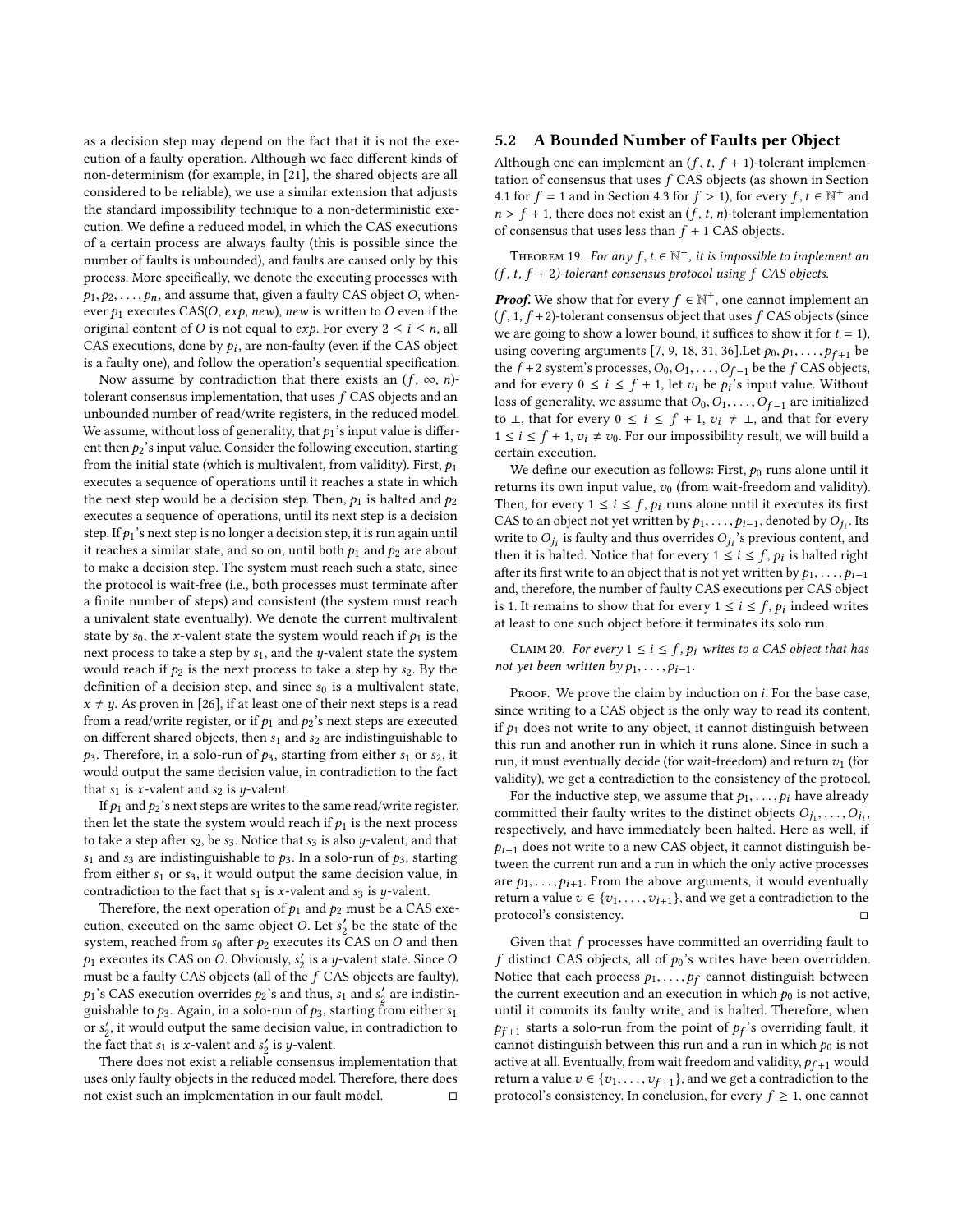implement an  $(f, 1, f + 2)$ -tolerant consensus object that uses  $f$ <br>CAS objects CAS objects.

Notice that by combining the results of Sections [4.3](#page-5-1) and [5.2,](#page-9-0) we show that, when there is a bound on the total number of faults per faulty object, the number of available CAS objects determines the consensus number [\[26\]](#page-11-7) of the entire construction. The consensus number of a set of f faulty CAS objects (each with a bounded number of overriding faults) is  $f + 1$ . This way, we place a faulty setting in each level of the Herlihy consensus hierarchy.

### <span id="page-10-8"></span>6 RELATED WORK

Much previous work was discussed in the introduction and throughout the paper. We discuss additional related work here.

Another approach for dealing with process failures is to employ a recovery mechanism enabling a process that has crashed to recover and complete its execution after going through a predefined recovery protocol (e.g., for critical sections [\[23\]](#page-11-13) or consensus protocols [\[21,](#page-11-12) [22\]](#page-11-25)). Similar techniques are used with architectures that employ NVRAM (e.g., [\[13,](#page-10-13) [20,](#page-11-26) [29\]](#page-11-27)).

As mentioned, Afek et al. [\[2\]](#page-10-3) and Jayanti et al. [\[30\]](#page-11-15) presented two independent models of memory data faults. Both papers presented upper and lower bounds on the number of base objects, some of which may be faulty, needed for constructing a reliable shared one. Examples of such objects are read/write registers, test&set bits and consensus objects. Further studies of faults in these models include [\[1,](#page-10-14) [4,](#page-10-15) [24,](#page-11-28) [40\]](#page-11-29). Jayanti et al. also classified the severeness of various fault types and introduced the notion of graceful degradation. Graceful degradation is a property of fault-tolerant implementations, which ensures that even when too many base objects used in the construction are faulty, the construction manifests a fault whose severity remains in the fault class to which its base objects belong.

Byzantine faults[\[1,](#page-10-14) [10\]](#page-10-7) signify a worst-case type of process faults (unlike fail-stop, which is benign). In this work, we typically assume worst-case faults, similarly to byzantine process failures.

Traditional correctness conditions [\[27\]](#page-11-20) and the relaxed postconditions, as defined in our model, are required to hold on every execution. An alternative probabilistic model limits the probability that applications do not adhere to their specifications. Such probabilistic correctness conditions are modeled in [\[43\]](#page-11-30).

Another related research area studies performance benefits that can be obtained by executing approximate calculations instead of accurate ones [\[47\]](#page-11-31), and allowing data structures to deviate from their original specifications [\[3,](#page-10-16) [5\]](#page-10-17). For example, the pop operation, performed on a relaxed queue, may sometimes return a value that is not the first in line, while still adhering to some predefined relaxed specification. Such constructions are shown to obtain better scalability and performance. These models form a special case of the general functional faults model presented in this paper, and they provide additional intriguing examples. In contrast to the examples provided in this paper, the involved techniques and goals are very different. Our goal is not necessarily to improve performance, but to achieve fault tolerance in the presence of functional faults.

### <span id="page-10-9"></span>7 CONCLUSIONS AND FUTURE WORK

Faults in the literature can be categorized as process failures or memory faults, in which a a value in memory gets arbitrarily distorted, independently of the behavior of the executing processes. In this work, we initiate a study of functional faults, in which the outcome of the function does not satisfy its specification, but that does follow some structured specifications. We demonstrated this concept with a specific natural functional fault of the important CAS synchronization primitive: the CAS overriding fault. We have shown constructions and impossibilities in the presence of the CAS overriding faults.

It would be interesting to examine other widely used functions with natural faults and understand whether they can be overcome with clever constructions. A very interesting question is whether a way can be found to categorize, in general, which faults can be overcome and which are too harsh to handle. Many other questions remain. Can resources be saved by reusing these constructions? How do general faults affect the consensus hierarchy? Similarly to [\[30\]](#page-11-15), it would also be interesting to define severity levels of faults in the functional fault model, and then study the possibility of their graceful degradation in the functional fault model.

#### REFERENCES

- <span id="page-10-14"></span>[1] Ittai Abraham, Gregory Chockler, Idit Keidar, and Dahlia Malkhi. 2006. Byzantine disk paxos: Optimal resilience with byzantine shared memory. Distributed Computing 18, 5 (2006), 387–408.
- <span id="page-10-3"></span>[2] Yehuda Afek, David S Greenberg, Michael Merritt, and Gadi Taubenfeld. 1995. Computing with faulty shared objects. Journal of the ACM (JACM) 42, 6 (1995). 1231–1274.
- <span id="page-10-16"></span>[3] Yehuda Afek, Guy Korland, and Eitan Yanovsky. 2010. Quasi-linearizability: Relaxed consistency for improved concurrency. In International Conference on Principles of Distributed Systems. Springer, 395–410.
- <span id="page-10-15"></span>[4] Yehuda Afek, Michael Merritt, and Gadi Taubenfeld. 1993. Benign failure models for shared memory. In International Workshop on Distributed Algorithms. Springer, 69–83.
- <span id="page-10-17"></span>[5] Dan Alistarh, Justin Kopinsky, Jerry Li, and Nir Shavit. 2015. The SprayList: A scalable relaxed priority queue. In ACM SIGPLAN Notices, Vol. 50. ACM, 11-20.
- <span id="page-10-0"></span>[6] Ijeoma Anarado, Mohammad Ashraful Anam, Fabio Verdicchio, and Yiannis Andreopoulos. 2016. Mitigating Silent Data Corruptions In Integer Matrix Products: Toward Reliable Multimedia Computing On Unreliable Hardware. IEEE transactions on circuits and systems for video technology 27, 11 (2016), 2476–2489.
- <span id="page-10-11"></span>[7] Hagit Attiya, Alla Gorbach, and Shlomo Moran. 2002. Computing in totally anonymous asynchronous shared memory systems. Information and Computation 173, 2 (2002), 162–183.
- <span id="page-10-4"></span>[8] Shehar Bano, Alberto Sonnino, Mustafa Al-Bassam, Sarah Azouvi, Patrick Mc-Corry, Sarah Meiklejohn, and George Danezis. 2017. Consensus in the age of blockchains. arXiv preprint arXiv:1711.03936 (2017).
- <span id="page-10-12"></span>[9] James E Burns and Nancy A Lynch. 1993. Bounds on shared memory for mutual exclusion. Information and Computation 107, 2 (1993), 171–184.
- <span id="page-10-7"></span>[10] Miguel Castro, Barbara Liskov, et al. 1999. Practical Byzantine fault tolerance. In OSDI, Vol. 99. 173–186.
- <span id="page-10-5"></span>[11] Kyle Croman, Christian Decker, Ittay Eyal, Adem Efe Gencer, Ari Juels, Ahmed Kosba, Andrew Miller, Prateek Saxena, Elaine Shi, Emin Gün Sirer, et al. 2016. On scaling decentralized blockchains. In International Conference on Financial Cryptography and Data Security. Springer, 106–125.
- <span id="page-10-2"></span>[12] Matei David. 2004. A single-enqueuer wait-free queue implementation. In International Symposium on Distributed Computing. Springer, 132–143.
- <span id="page-10-13"></span>[13] Tudor David, Aleksandar Dragojević, Rachid Guerraoui, and Igor Zablotchi. 2018. Log-Free Concurrent Data Structures. In 2018 USENIX Annual Technical Conference (USENIX ATC 18). USENIX Association, Boston, MA, 373–386. [https:](https://www.usenix.org/conference/atc18/presentation/david) [//www.usenix.org/conference/atc18/presentation/david](https://www.usenix.org/conference/atc18/presentation/david)
- <span id="page-10-10"></span>[14] Danny Dolev, Cynthia Dwork, and Larry Stockmeyer. 1987. On the minimal synchronism needed for distributed consensus. Journal of the ACM (JACM) 34, 1 (1987), 77–97.
- <span id="page-10-6"></span>[15] Andrew D Eckhardt and Michael J Koster. 2014. Failure recovery using consensus replication in a distributed flash memory system. US Patent 8,856,593.
- <span id="page-10-1"></span>[16] Amirhossein Esmaili, Mahdi Nazemi, and Massoud Pedram. 2019. Energy-Aware Scheduling of Task Graphs with Imprecise Computations and End-to-End Deadlines.